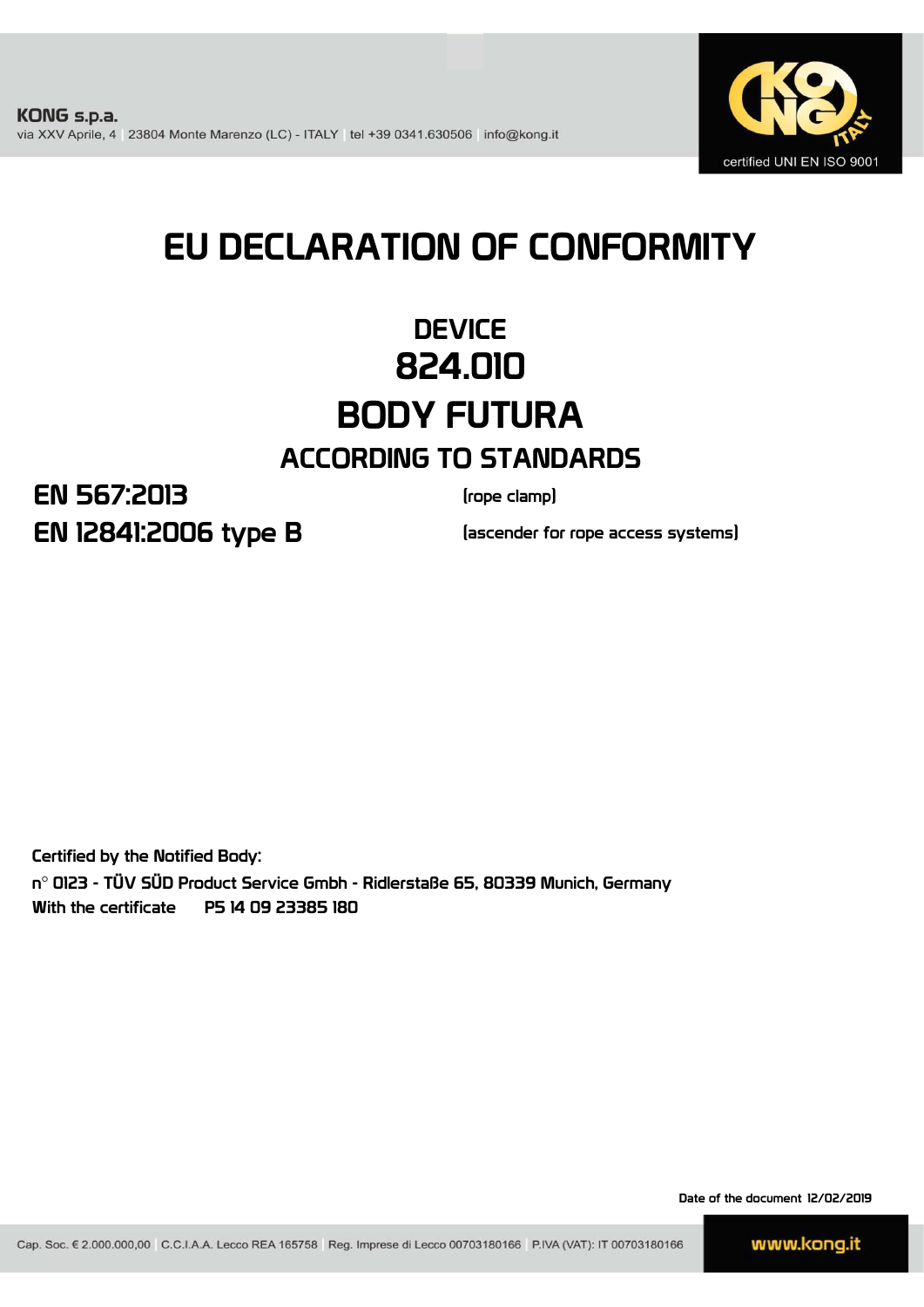

Italiano

# **Dichiarazione di Conformità UE**

La presente Dichiarazione di Conformità è rilasciata sotto l'esclusiva responsabilità del fabbricante:

#### **KONG S.p.A. – Via XXV Aprile, 4 – 23804 Monte Marenzo LC – Italia**

Il Dispositivo di Protezione Individuale (DPI)

#### **824.010 BODY FUTURA**

oggetto della dichiarazione è conforme al Regolamento (UE) 2016/425 e alle normative di armonizzazione dell'Unione Europea:

EN 567:2013

(rope clamp) EN 12841:2006 type B (ascender for rope access systems)

L'organismo notificato n° 0123 - TÜV SÜD Product Service Gmbh - Ridlerstaße 65, 80339 Munich, Germany

ha svolto l'esame UE del tipo (modulo B) e ha rilasciato il certificato di esame UE del tipo:

P5 14 09 23385 180

Il DPI è oggetto della procedura di valutazione delle conformità al tipo basata sulla garanzia di qualità del processo di produzione (modulo D) sotto la sorveglianza dell'organismo notificato n. 0426 Italcert (Viale Sarca 336, 20126 Milano (MI), Italy).

> **KONG S.p.A. Il Presidente**

Monte Marenzo, 12/02/2019<br>
Monte Marenzo, 12/02/2019<br>
A Marco Bonaiti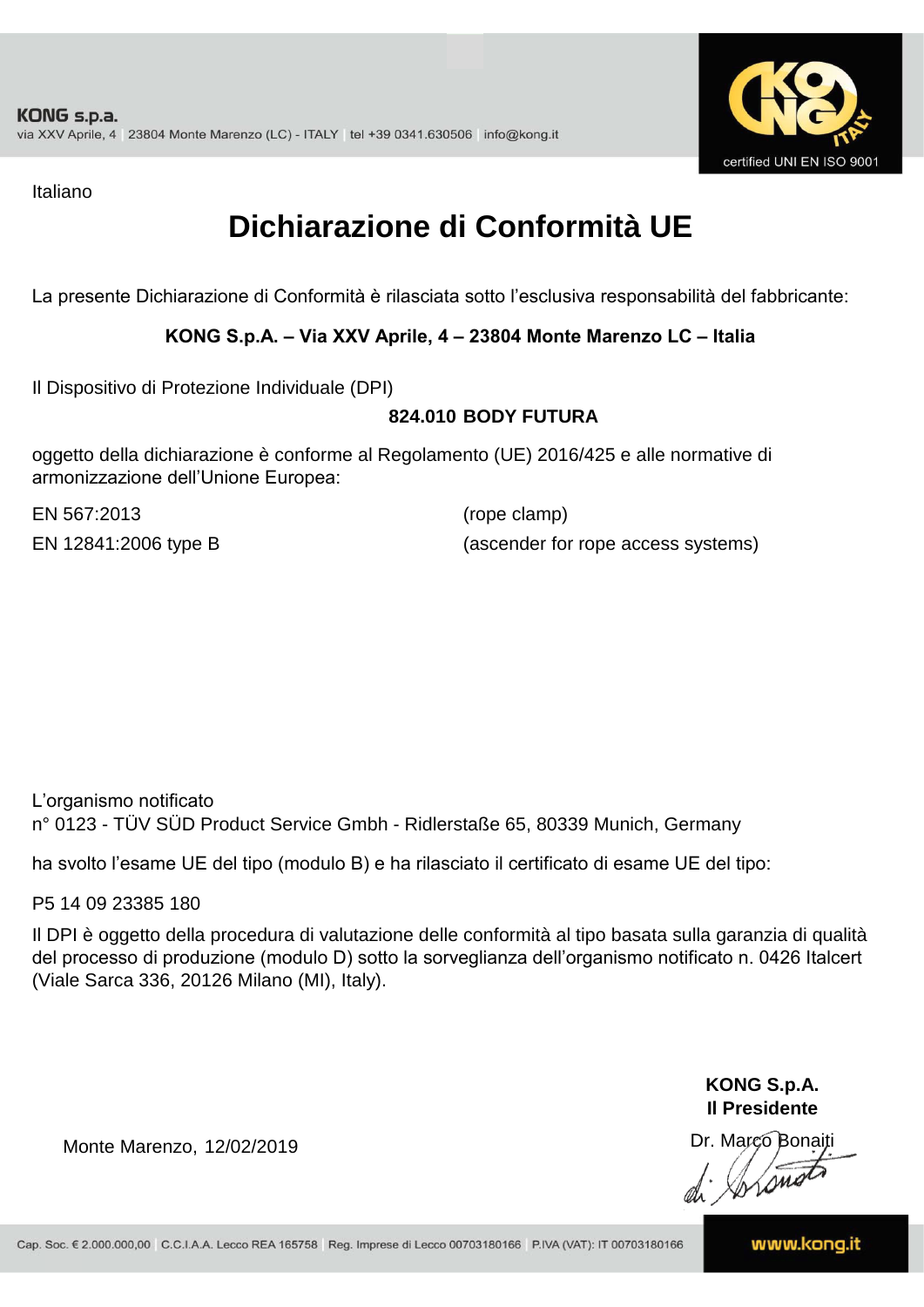

English

## **EU Declaration of Conformity**

This Declaration of Conformity is issued under the exclusive responsibility of the manufacturer:

#### **KONG S.p.A. – Via XXV Aprile, 4 – 23804 Monte Marenzo LC – Italia**

The Personal Protective Equipment (PPE)

#### **824.010 BODY FUTURA**

subject to the declaration complies with Regulation (EU) 2016/425 and with European Union harmonisation standards:

EN 567:2013 (rope clamp)

EN 12841:2006 type B (ascender for rope access systems)

The notified body

n° 0123 - TÜV SÜD Product Service Gmbh - Ridlerstaße 65, 80339 Munich, Germany Has performed the EU examination for the type (module B), and has issued an EU examination certificate for the type:

P5 14 09 23385 180

The PPE is subject to the type conformity assessment procedure, based on the quality assurance of the production process (module D), under surveillance by the notified body n° 0426 Italcert (Viale Sarca 336, 20126 Milano (MI), Italy).

> **KONG S.p.A. The president**

Dr. Marco Bonaiti

Monte Marenzo, 12/02/2019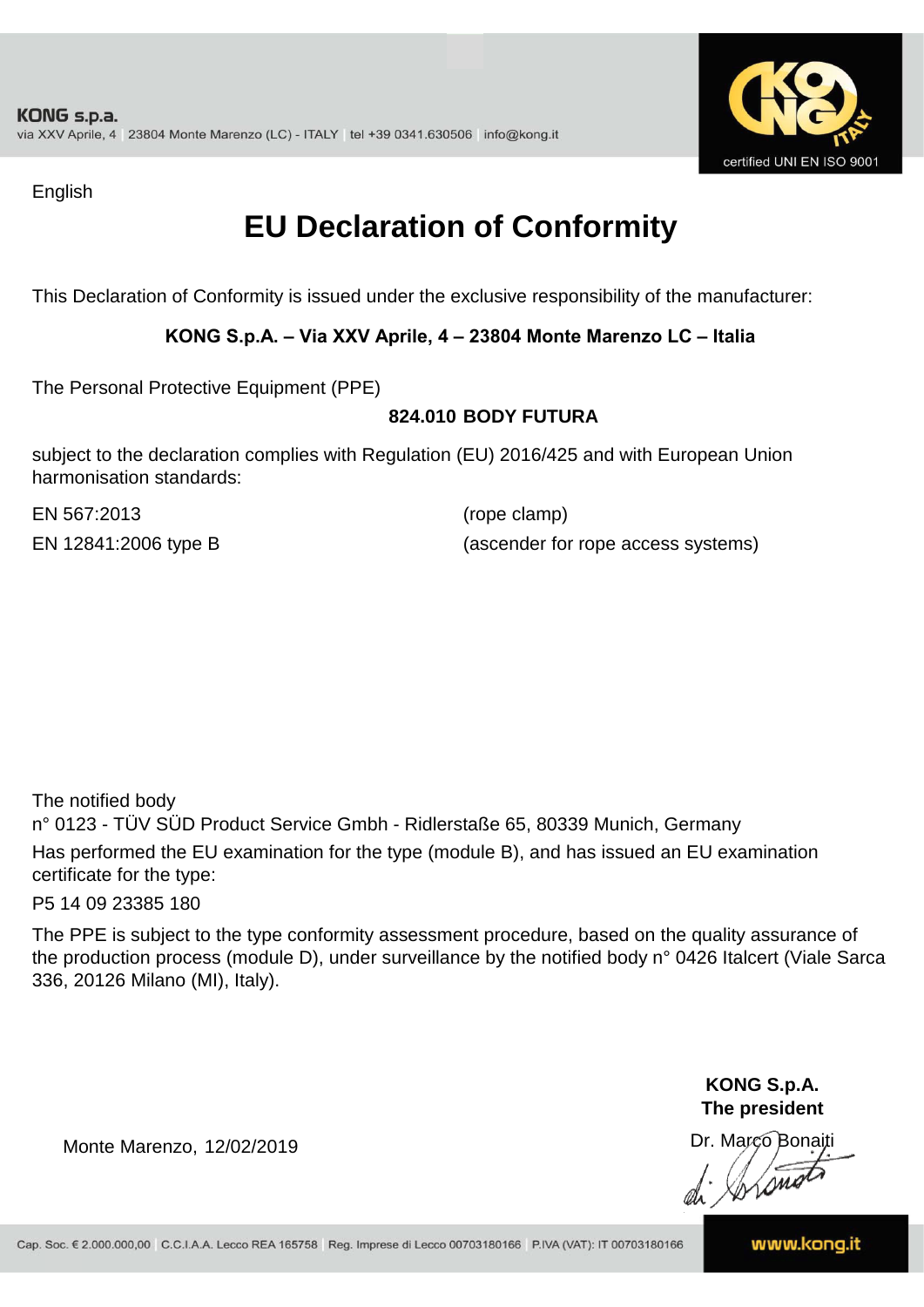

Français

## **Déclaration de conformité UE**

La présente Déclaration de Conformité est délivrée sous la responsabilité exclusive du Fabricant:

#### **KONG S.p.A. – Via XXV Aprile, 4 – 23804 Monte Marenzo LC – Italia**

L'Équipement de Protection Individuelle (EPI)

#### **824.010 BODY FUTURA**

objet de la déclaration est conforme au Règlement (UE) 2016/425 et aux normes d'harmonisation de l'Union Européenne:

EN 567:2013 (rope clamp)

EN 12841:2006 type B (ascender for rope access systems)

L'organisme notifié n° 0123 - TÜV SÜD Product Service Gmbh - Ridlerstaße 65, 80339 Munich, Germany

a effectué l'examen UE de type (module B) et a délivré le certificat d'examen UE de type:

P5 14 09 23385 180

L'EPI est soumis à la procédure d'évaluation de conformité au type sur la base de l'assurance de la qualité du mode de production (module D) sous la supervision de l'organisme notifié n° 0426 Italcert (Viale Sarca 336, 20126 Milano (MI), Italy).

> **KONG S.p.A. Le Président**

Dr. Marco Bonaiti di Aromor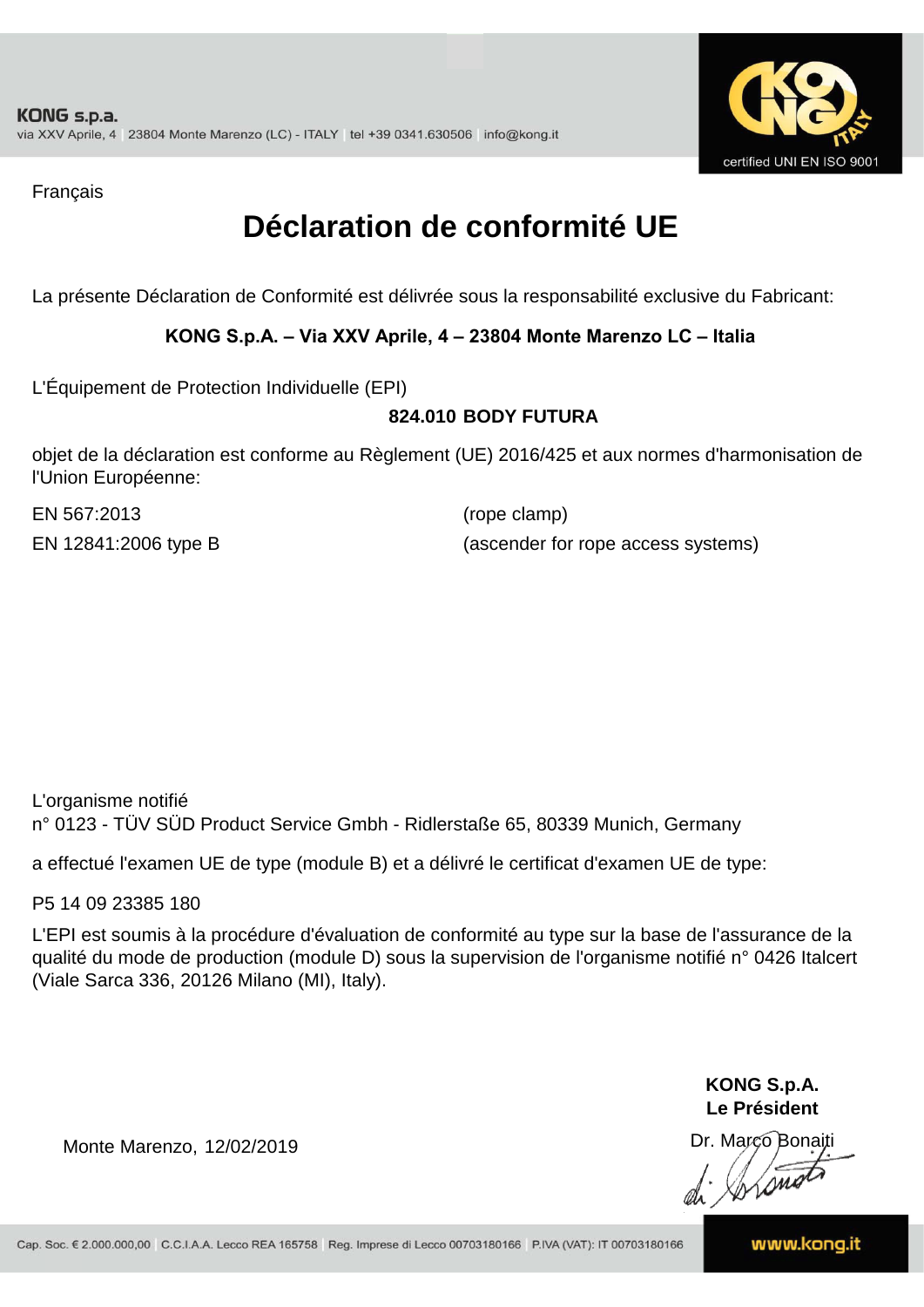

Deutsch

### **EU-Konformitätserklärung**

Die vorliegende Konformitätserklärung wird unter der alleinigen Verantwortung des Herstellers ausgestellt:

#### **KONG S.p.A. – Via XXV Aprile, 4 – 23804 Monte Marenzo LC – Italia**

Die persönliche Schutzausrüstung (PSA)

#### **824.010 BODY FUTURA**

Gegenstand dieser Erklärung, entspricht der EU-Verordnung 2016/425 sowie den harmonisierten Normen der Europäischen Union:

EN 567:2013 (rope clamp)

EN 12841:2006 type B (ascender for rope access systems)

Die benannte Stelle

n° 0123 - TÜV SÜD Product Service Gmbh - Ridlerstaße 65, 80339 Munich, Germany hat die EU-Baumusterprüfung (Modul B) durchgeführt und die EU-Baumusterprüfbescheinigung ausgestellt:

P5 14 09 23385 180

Die PSA ist Gegenstand der Konformitätsbewertung anhand der Baumusterprüfung auf der Grundlage einer Qualitätssicherung des Produktionsprozesses (Modul D) unter der Überwachung durch die benannte Stelle Nr. 0426 Italcert (Viale Sarca 336, 20126 Milano (MI), Italy).

> **KONG S.p.A. Der Vorsitzende**

Dr. Marco Bonaiti

Monte Marenzo, 12/02/2019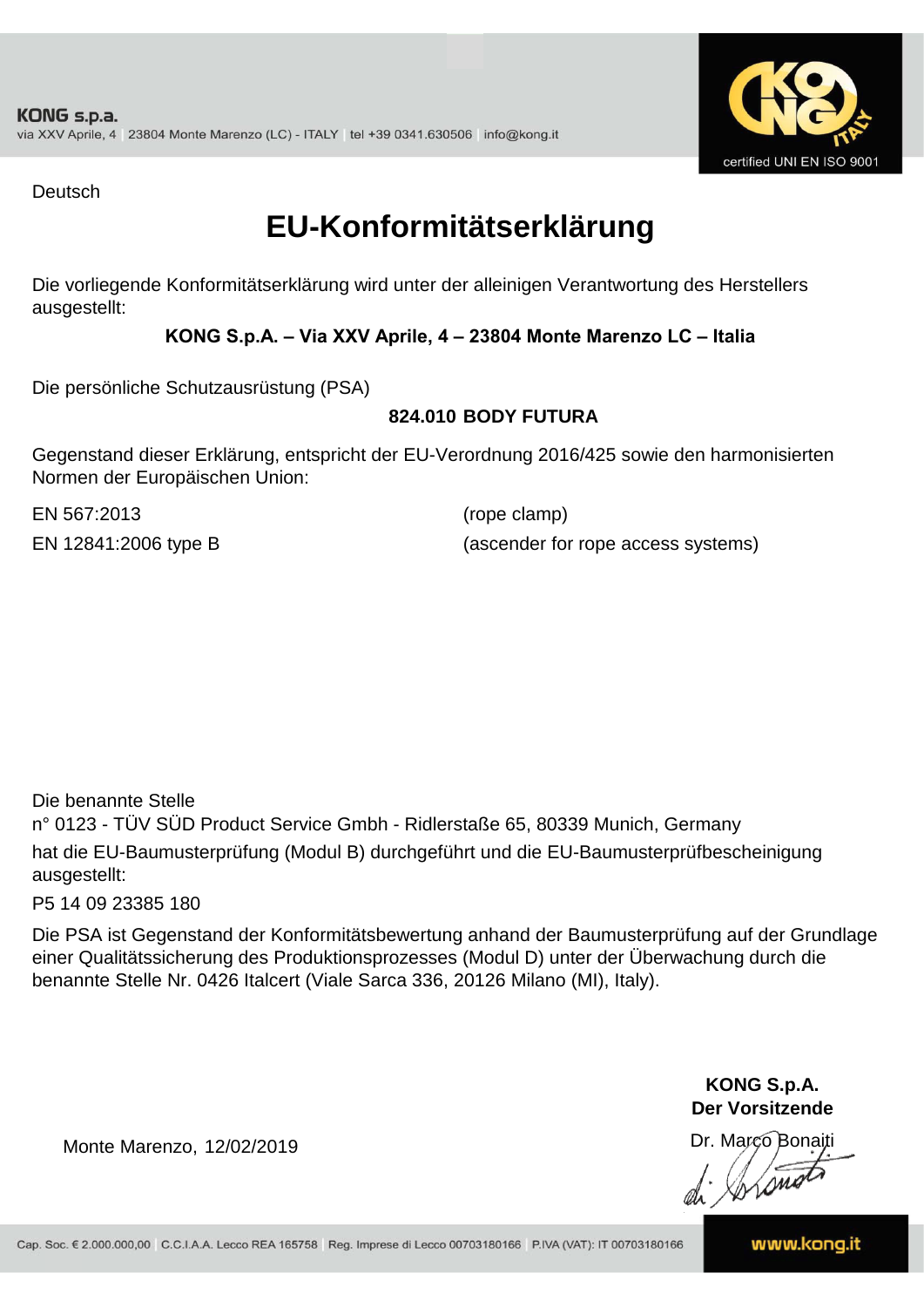

Español

## **Declaración de conformidad UE**

La presente Declaración de Conformidad se expide bajo la exclusiva responsabilidad del fabricante:

**KONG S.p.A. – Via XXV Aprile, 4 – 23804 Monte Marenzo LC – Italia**

El Equipo de Protección individual (EPI)

#### **824.010 BODY FUTURA**

objeto de la declaración se ajusta al Reglamento (UE) 2016/425 y a las normativas de armonización de la Unión Europea:

EN 567:2013

(rope clamp) EN 12841:2006 type B (ascender for rope access systems)

El organismo notificado n° 0123 - TÜV SÜD Product Service Gmbh - Ridlerstaße 65, 80339 Munich, Germany

ha realizado el examen UE de tipo (módulo B) y ha expedido el certificado de examen UE de tipo:

P5 14 09 23385 180

El EPI es objeto del procedimiento de evaluación de la conformidad con el tipo basada en el aseguramiento de la calidad del proceso de producción (módulo D) bajo la supervisión del organismo notificado nº 0426 Italcert (Viale Sarca 336, 20126 Milano (MI), Italy).

> **KONG S.p.A. El Presidente**

Dr. Marco Bonaiti di Aromor

Monte Marenzo, 12/02/2019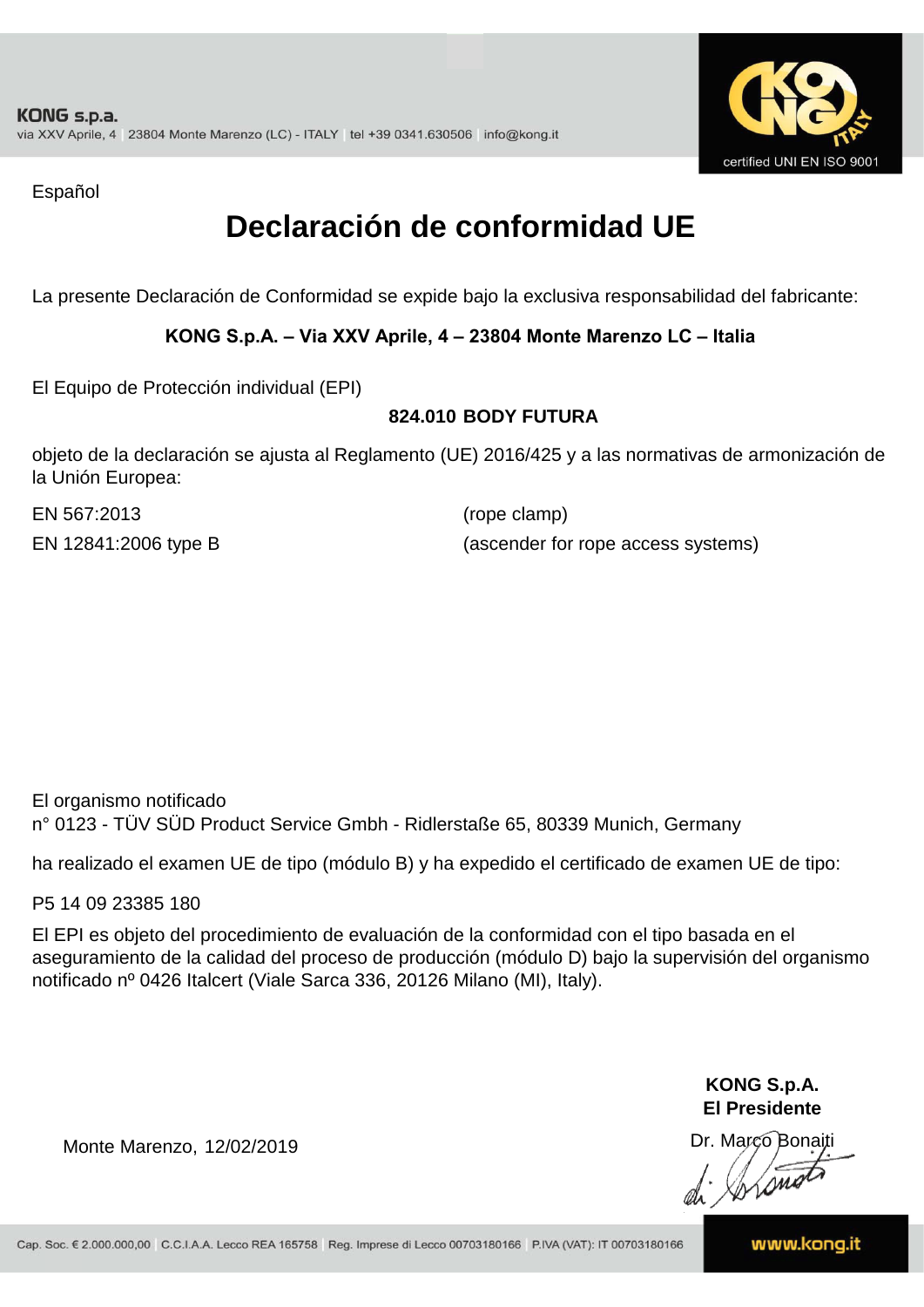

русский

### **Декларация соответствия ЕС**

Настоящая Декларация соответствия выдана под исключительную ответственность производителя:

**KONG S.p.A. – Via XXV Aprile, 4 – 23804 Monte Marenzo LC – Italia**

Средство индивидуальной защиты (СИЗ)

#### **824.010 BODY FUTURA**

предмет декларации соответствует Регламенту (ЕС) 2016/425 и гармонизированным стандартам Европейского Союза:

EN 567:2013 (rope clamp)

EN 12841:2006 type B (ascender for rope access systems)

Уполномоченный орган

n° 0123 - TÜV SÜD Product Service Gmbh - Ridlerstaße 65, 80339 Munich, Germany провел испытание типового образца на соответствие требованиям ЕС (модуль B) и выдал сертификат испытаний типового образца на соответствие требованиям ЕС:

P5 14 09 23385 180

СИЗ является предметом процедуры оценки соответствия типовому образцу, основанной на обеспечении качества производственного процесса (модуль D) под наблюдением уполномоченного органа № 0426 — органа сертификации Italcert (Viale Sarca 336, 20126 Milano (MI), Italy).

> **KONG S.p.A. Президент**

Dr. Marco Bonaiti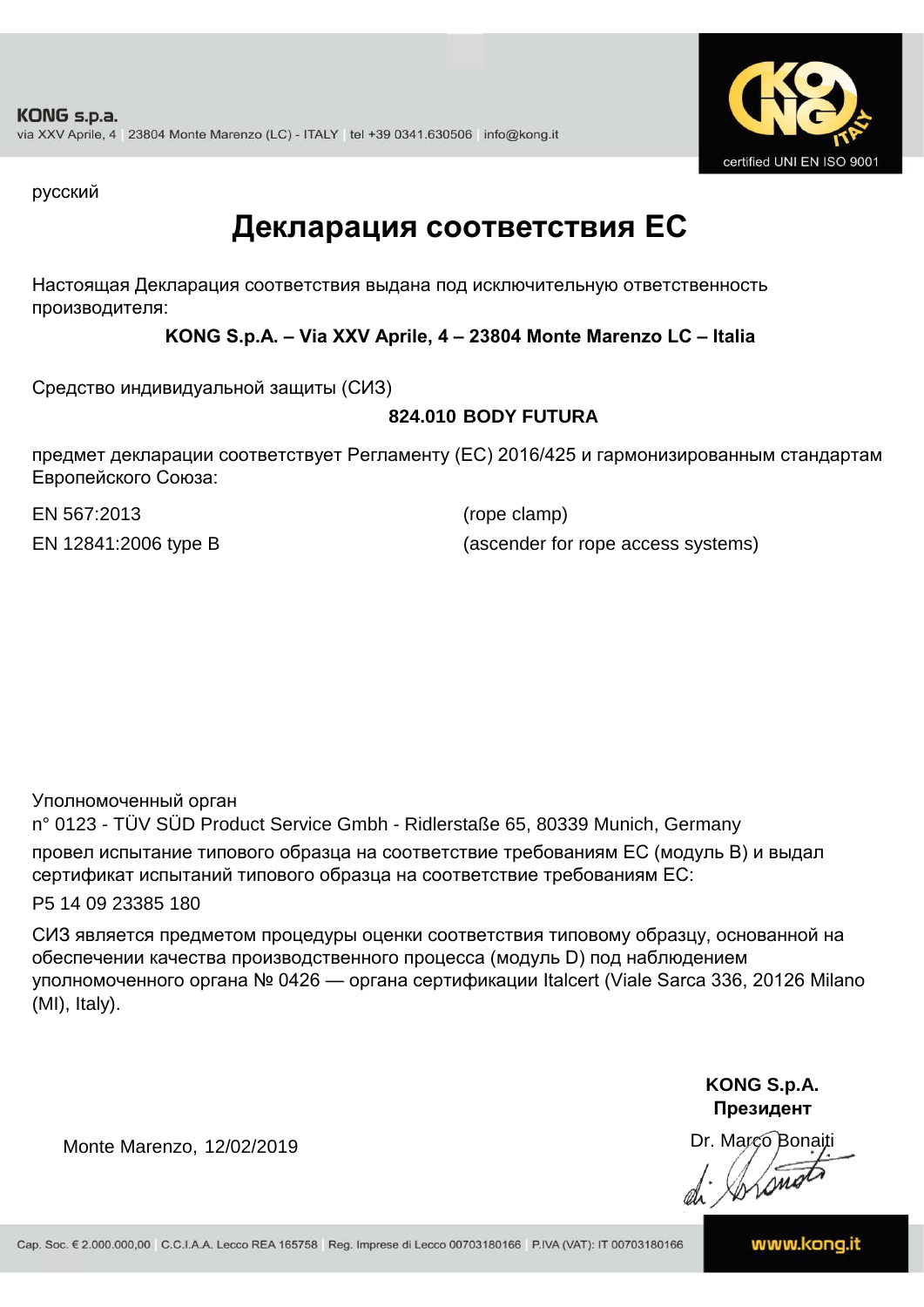

#### 中文

# **EU**符合性声明

本"符合性声明"由以下制造商全权负责发布:

#### **KONG S.p.A. – Via XXV Aprile, 4 – 23804 Monte Marenzo LC – Italia**

个人保护装备(PPE)

#### **824.010 BODY FUTURA**

本声明的目标符合法规(EU) 2016/425和欧盟统一标准的规定:

EN 567:2013 (rope clamp)

EN 12841:2006 type B (ascender for rope access systems)

#### 欧盟公告机构

n° 0123 - TÜV SÜD Product Service Gmbh - Ridlerstaße 65, 80339 Munich, Germany

进行了欧盟型式检验(模式B) 并颁发了欧盟型式检验证书:

P5 14 09 23385 180

PPE (个人保护装备) 在0426号公告机构Italcert (Viale Sarca 336, 20126 Milano (MI), Italy)的监督下, 在生产过程质量保证 ( 模式D) 的基础上进行合格评定程序。

> **KONG S.p.A. 总裁**

Dr. Marco Bonaiti di Stono

Monte Marenzo, 12/02/2019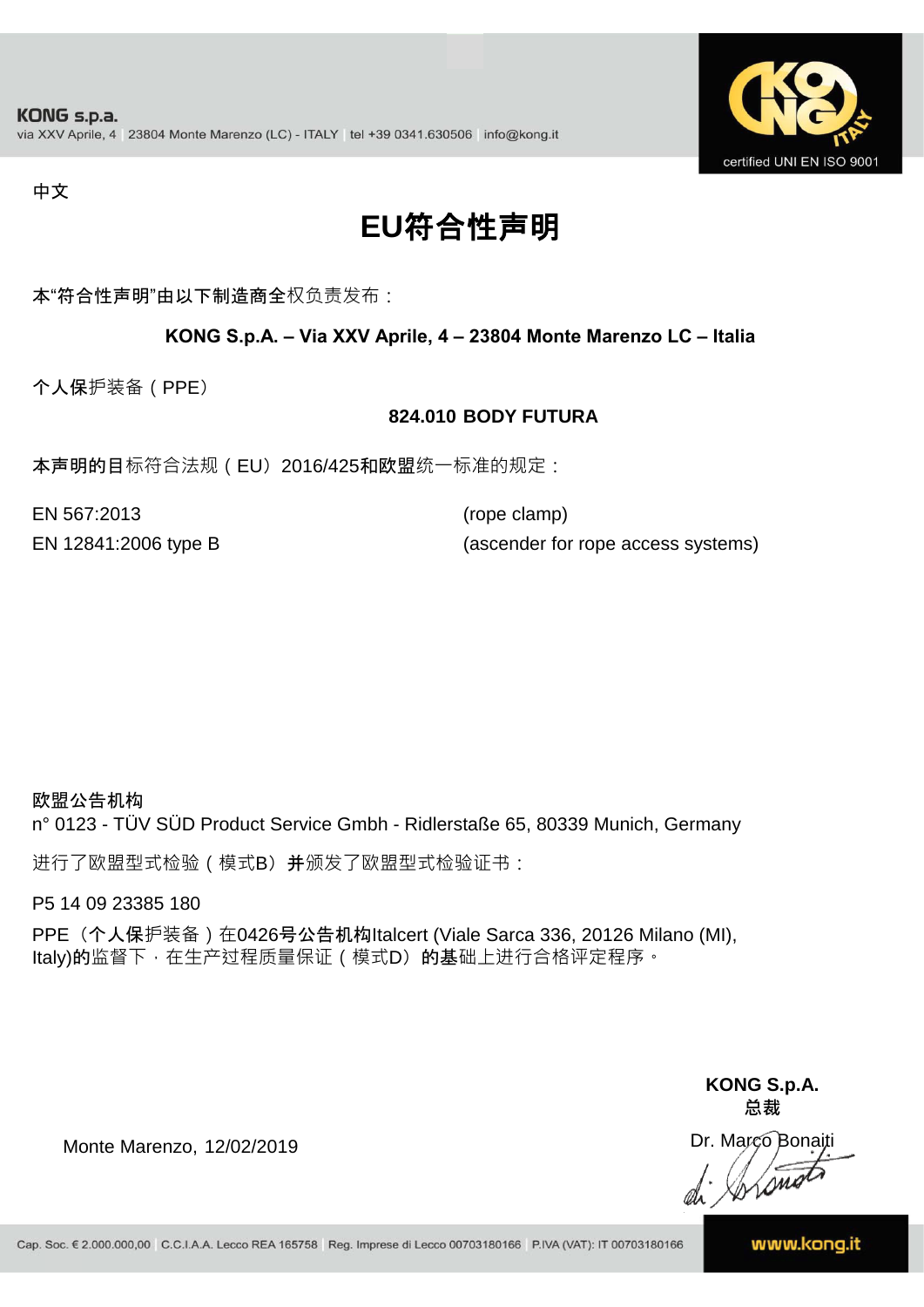

българск

### **Декларация за съответствие EU**

Настоящата Декларация за съответствие се издава под изключителната отговорност на производителя:

**KONG S.p.A. – Via XXV Aprile, 4 – 23804 Monte Marenzo LC – Italia**

Личното предпазно средство (ЛПС)

#### **824.010 BODY FUTURA**

предмет на настоящата декларация е в съответствие с Регламент (ЕU) 2016/425 и хармонизираните стандарти на Европейския съюз:

EN 567:2013 (rope clamp)

EN 12841:2006 type B (ascender for rope access systems)

Нотифицираният организъм

n° 0123 - TÜV SÜD Product Service Gmbh - Ridlerstaße 65, 80339 Munich, Germany е провел изпитване EU за типово одобрение (формуляр "B") и е издал сертификат за типово одобрение ЕU:

P5 14 09 23385 180

Личното предпазно средство (ЛПС) е предмет на процедура за оценка на съответствието, основаваща се на гаранция на качеството на производствения процес (формуляр "D") под наблюдението на нотифицирания организъм № 0426 Italcert (Viale Sarca 336, 20126 Milano (MI), Italy).

> **KONG S.p.A. Председател**

Dr. Marco Bonaiti di Arono

Monte Marenzo, 12/02/2019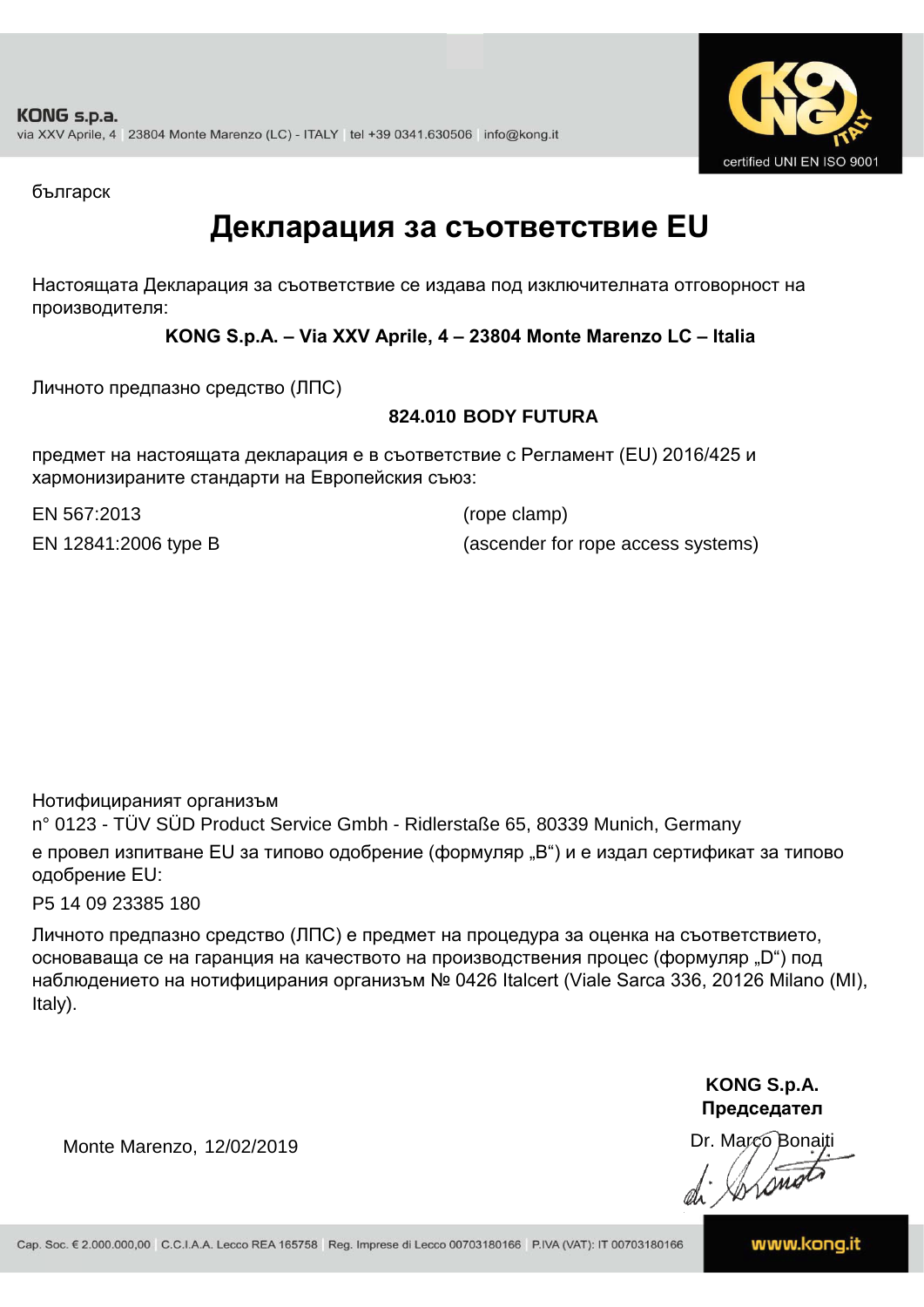

čeština

## **UE prohlášení o shodě**

Toto prohlášení o shodě je učiněno na výhradní zodpovědnost výrobce:

#### **KONG S.p.A. – Via XXV Aprile, 4 – 23804 Monte Marenzo LC – Italia**

Osobní ochranný prostředek (OOP)

#### **824.010 BODY FUTURA**

který je předmětem prohlášení, splňuje požadavky nařízení (EU) 2016/425 a harmonizačních právních předpisů Evropské unie:

EN 567:2013 (rope clamp)

EN 12841:2006 type B (ascender for rope access systems)

Oznámený subjekt n° 0123 - TÜV SÜD Product Service Gmbh - Ridlerstaße 65, 80339 Munich, Germany

provedl UE přezkoušení typu (modul B) a vydal certifikát UE přezkoušení typu:

P5 14 09 23385 180

OOP podléhá postupu posouzení shody s typem založené na zajištění jakosti výrobního procesu (modul D) pod dohledem oznámeného subjektu č. 0426 Italcert (Viale Sarca 336, 20126 Milano (MI), Italy).

> **KONG S.p.A. Předseda**

Dr. Marco Bonaiti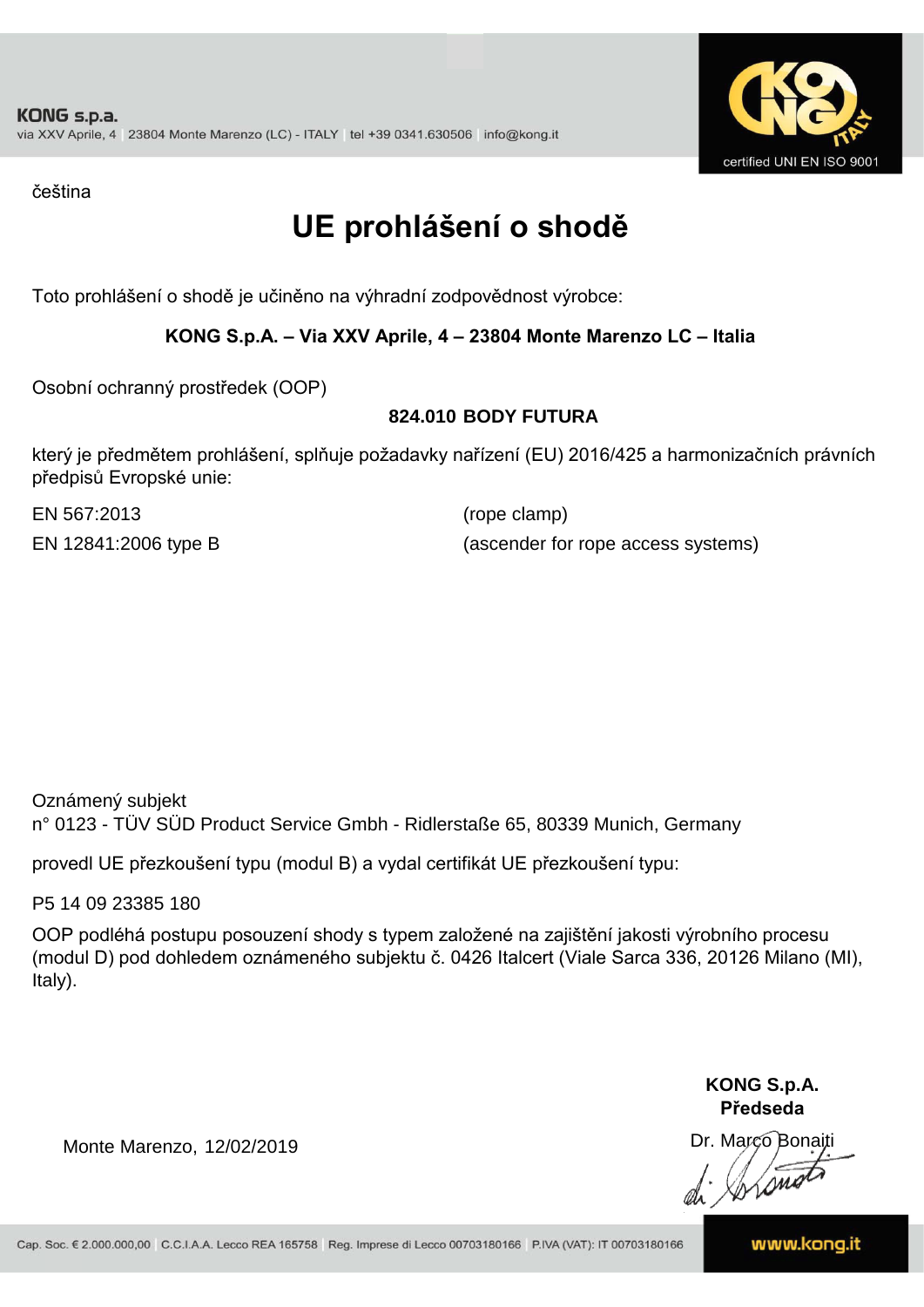

Hrvatski

## **EU Izjava o sukladnosti**

Ova se izjava o sukladnosti izdaje pod isključivom odgovornošću proizvođača:

**KONG S.p.A. – Via XXV Aprile, 4 – 23804 Monte Marenzo LC – Italia**

Osobna zaštitna oprema (OZO)

#### **824.010 BODY FUTURA**

Predmet izjave u skladu je s Uredbom (EU) 2016/425 i sa zakonodavstvom Unije o usklađivanju:

EN 567:2013 (rope clamp)

EN 12841:2006 type B (ascender for rope access systems)

Prijavljeno tijelo n° 0123 - TÜV SÜD Product Service Gmbh - Ridlerstaße 65, 80339 Munich, Germany

obavilo je EU ispitivanje tipa (modul B) i izdalo potvrdu o EU ispitivanju tipa:

P5 14 09 23385 180

OZO je predmet postupka ocjenjivanja sukladnosti s tipom na temelju osiguranja kvalitete proizvodnog postupka (modul D) pod nadzorom prijavljenog tijela br. 0426 Italcert (Viale Sarca 336, 20126 Milano (MI), Italy).

> **KONG S.p.A. Direktor**

Dr. Marco Bonaiti di Stono

Monte Marenzo, 12/02/2019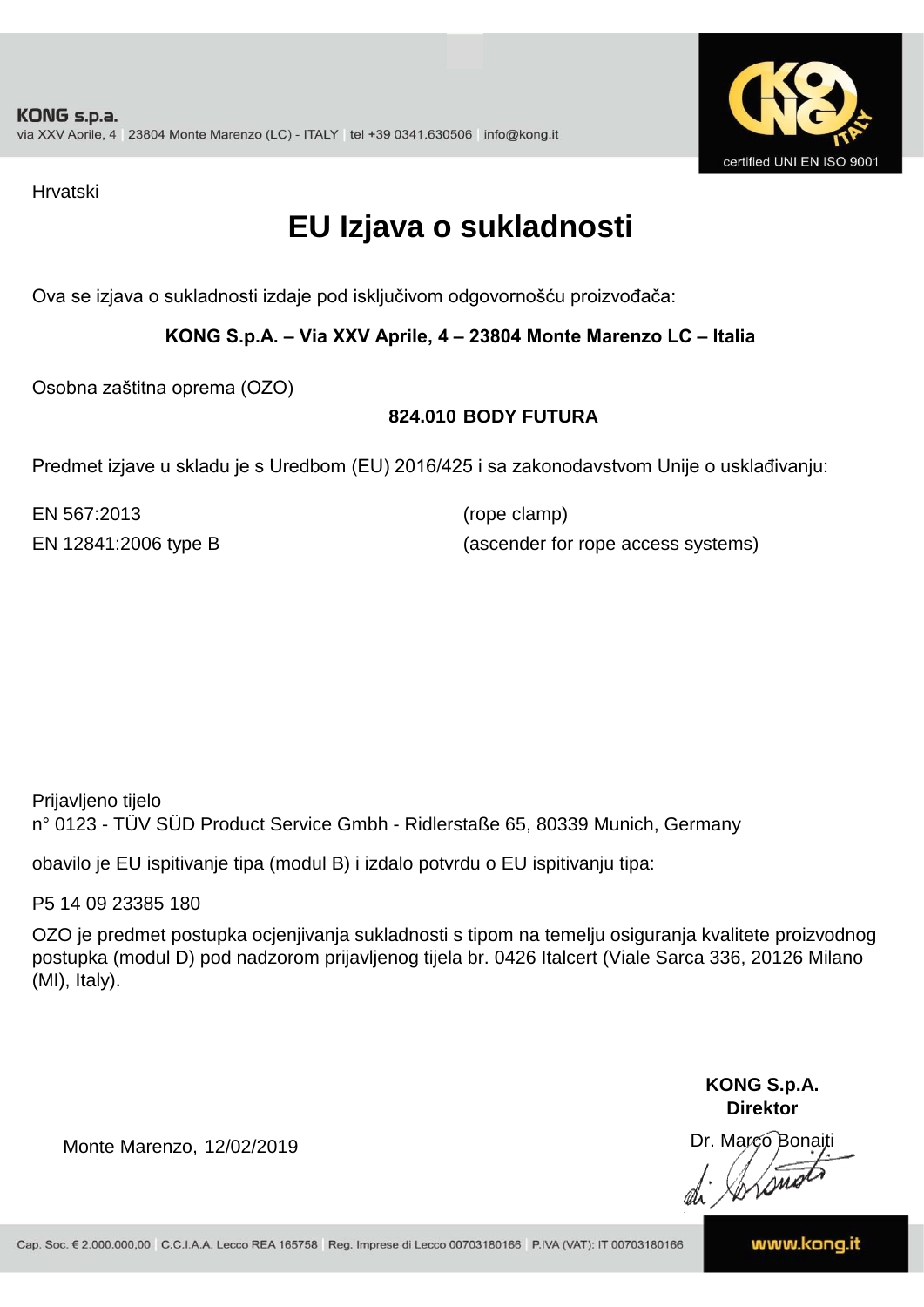

Dansk

### **EU-overensstemmelseserklæring**

Denne overensstemmelseserklæring udstedes på fabrikantens ansvar:

#### **KONG S.p.A. – Via XXV Aprile, 4 – 23804 Monte Marenzo LC – Italia**

Det personlige værnemiddel (PPE - PV'er)

#### **824.010 BODY FUTURA**

anført i erklæringen er i overensstemmelse med forordning (EU) nr. 2016/425 og med EUharmoniseringslovgivningen:

EN 567:2013 (rope clamp)

EN 12841:2006 type B (ascender for rope access systems)

Det bemyndigede organ n° 0123 - TÜV SÜD Product Service Gmbh - Ridlerstaße 65, 80339 Munich, Germany

har foretaget en EU-typeafprøvning (Modul B) og har udstedt EU-typeafprøvningsattest:

P5 14 09 23385 180

Det personlige værnemiddel er genstand for proceduren for typeoverensstemmelse på grundlag af kvalitetssikring af fremstillingsprocessen (modul D) under tilsyn fra det bemyndigede organ nr. 0426 Italcert (Viale Sarca 336, 20126 Milano (MI), Italy).

> **KONG S.p.A. Formand**

Dr. Marco Bonaiti di Aromor

Monte Marenzo, 12/02/2019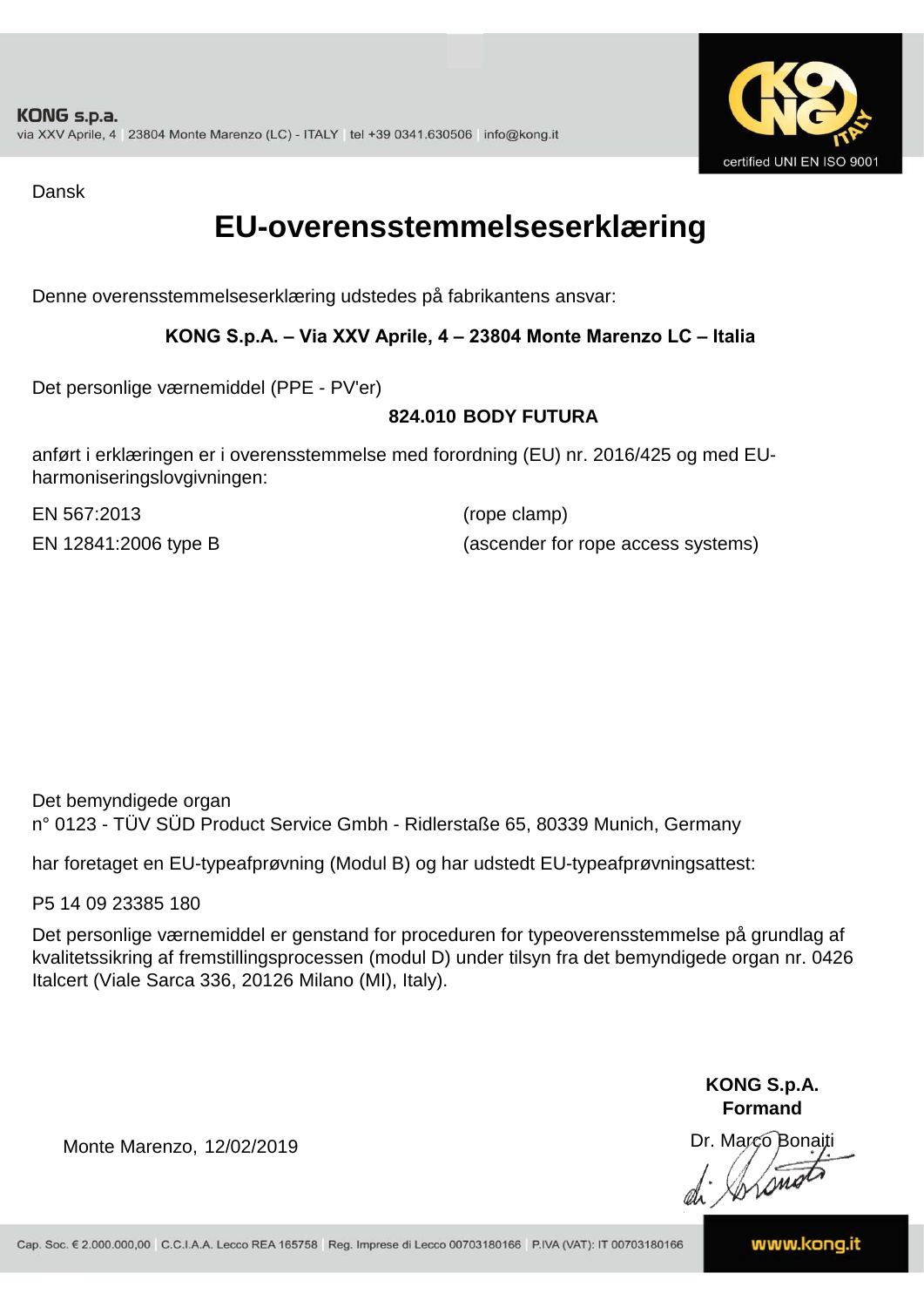

**Nederlands** 

### **EU-conformiteitsverklaring**

Deze conformiteitsverklaring wordt verstrekt op eigen verantwoording van de fabrikant:

#### **KONG S.p.A. – Via XXV Aprile, 4 – 23804 Monte Marenzo LC – Italia**

Het persoonlijk beschermingsmiddel (PBM)

#### **824.010 BODY FUTURA**

voorwerp van deze verklaring, voldoet aan de Verordening (EU) 2016/425 en de harmonisatiewetgeving van de Europese Unie:

EN 567:2013 (rope clamp)

EN 12841:2006 type B (ascender for rope access systems)

De aangemelde instantie n° 0123 - TÜV SÜD Product Service Gmbh - Ridlerstaße 65, 80339 Munich, Germany

heeft het EU-typeonderzoek (module B) verricht en het certificaat van EU-typeonderzoek afgegeven:

P5 14 09 23385 180

Het PBM is onderworpen aan de conformiteitsbeoordelingsprocedure met het type op basis van kwaliteitsborging van het productieproces (module D) onder toezicht van de aangemelde instantie Italcert nr. 0426 (Viale Sarca 336, 20126 Milano (MI), Italy).

> **KONG S.p.A. De voorzitter**

Dr. Marco Bonaiti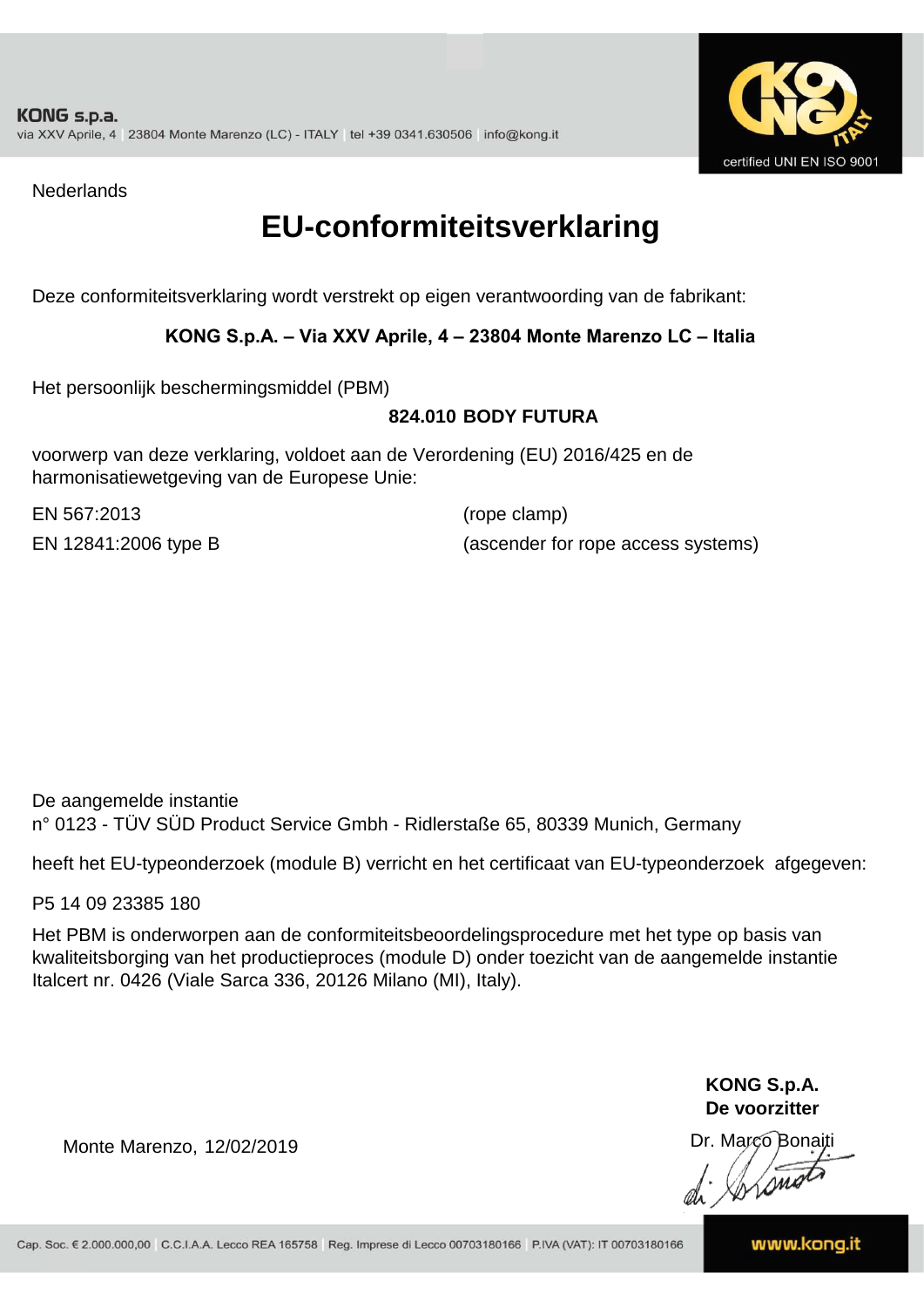

Eesti

### **EL-i vastavusdeklaratsioon**

See vastavusdeklaratsioon on välja antud järgmise tootja ainuvastutusel:

#### **KONG S.p.A. – Via XXV Aprile, 4 – 23804 Monte Marenzo LC – Italia**

Isikukaitsevahend

#### **824.010 BODY FUTURA**

vastavusdeklaratsiooniga hõlmatud isikukaitsevahend vastab määrusele (EL) 2016/425 ja Euroopa Liidu ühtlustamisõigusaktidele:

EN 567:2013 (rope clamp)

EN 12841:2006 type B (ascender for rope access systems)

Teavitatud asutus n° 0123 - TÜV SÜD Product Service Gmbh - Ridlerstaße 65, 80339 Munich, Germany

on teinud tüübihindamise (moodul B) ja väljastanud tüübihindamissertifikaadi:

P5 14 09 23385 180

Isikukaitsevahendile kohaldatakse tootmiskvaliteedi tagamisel põhinevat tüübivastavuse hindamise menetlust (moodul B) teavitatud asutuse 0426 Italcert (Viale Sarca 336, 20126 Milano (MI), Italy) järelevalve all.

> **KONG S.p.A. Esimees**

Dr. Marco Bonaiti di Stono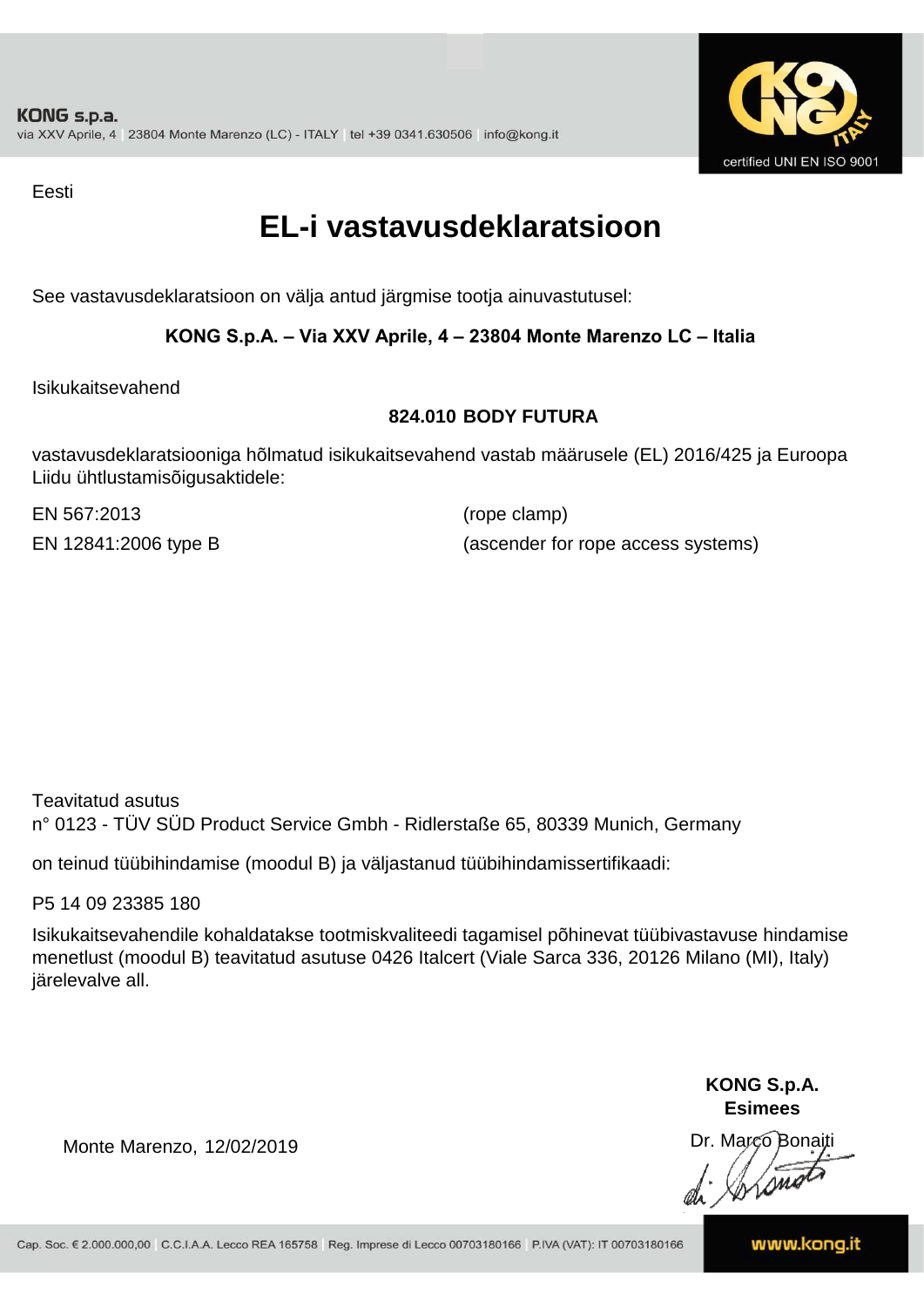

Suomi

### **EU-vaatimustenmukaisuusvakuutus**

Tämä vaatimustenmukaisuusvakuutus on annettu valmistajan yksinomaisella vastuulla:

**KONG S.p.A. – Via XXV Aprile, 4 – 23804 Monte Marenzo LC – Italia**

Vakuutuksen kohteena oleva henkilönsuojain

#### **824.010 BODY FUTURA**

on neuvoston asetuksen (EU) N:o 2016/425 ja unionin yhdenmukaistamislainsäädännön mukainen:

EN 567:2013 (rope clamp)

EN 12841:2006 type B (ascender for rope access systems)

Ilmoitettu laitos n° 0123 - TÜV SÜD Product Service Gmbh - Ridlerstaße 65, 80339 Munich, Germany

suoritti EU-tyyppitarkastuksen (moduuli B) ja antoi EU-tyyppitarkastustodistuksen:

P5 14 09 23385 180

Henkilönsuojaimeen sovelletaan tuotantoprosessin laadunvarmistukseen perustuvaa tyypinmukaisuutta (moduuli D) ilmoitetun laitoksen Italcert (Viale Sarca 336, 20126 Milano (MI), Italy) numero 0426 valvonnassa.

> **KONG S.p.A. Presidentti**

Dr. Marco Bonaiti di Simon

Monte Marenzo, 12/02/2019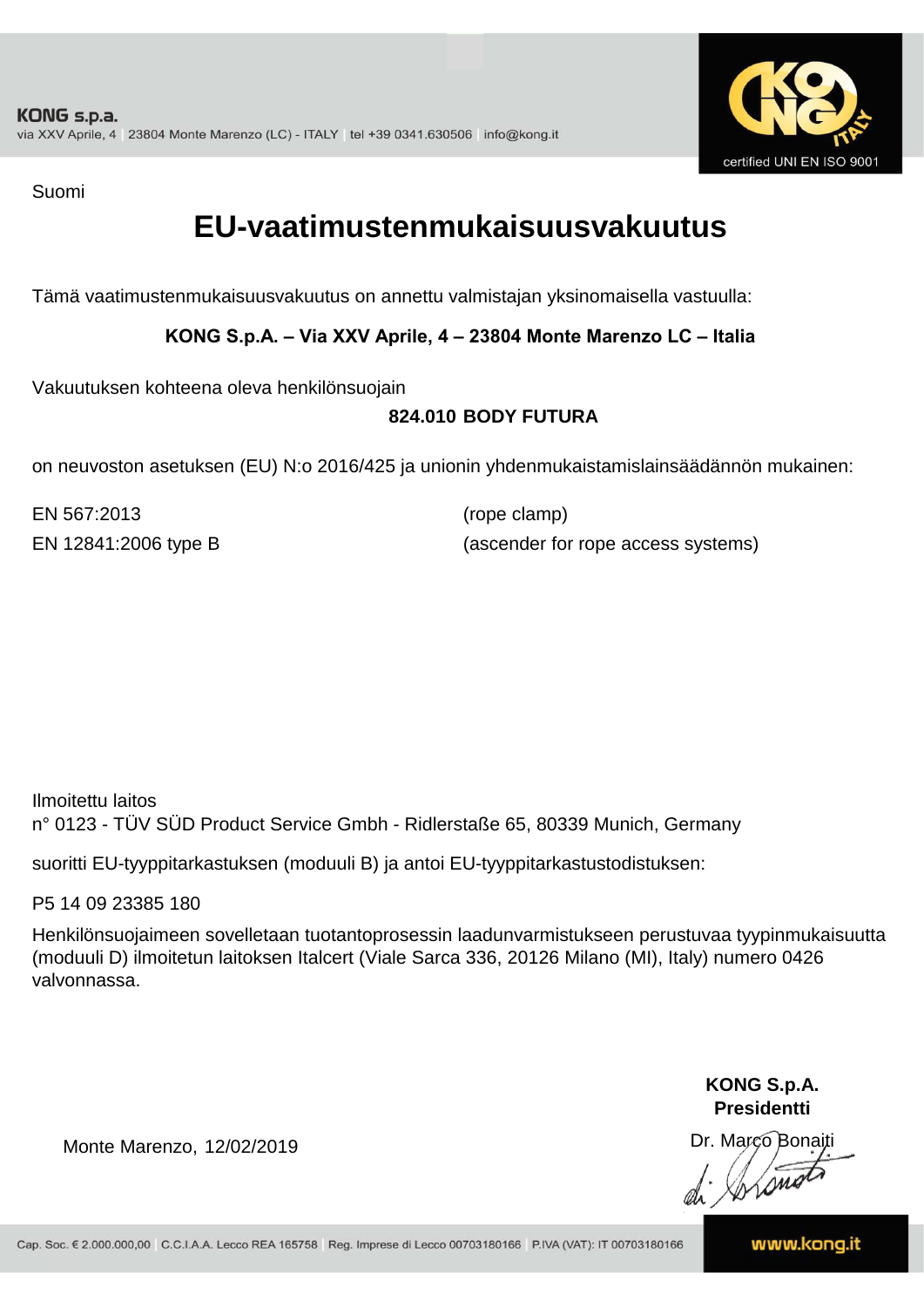

Gàidhlig

## **Dearbhú Comhréireachta de chuid AE**

Eisítear an Dearbhú Comhréireachta seo faoi fhreagracht eisiach an monaróra:

**KONG S.p.A. – Via XXV Aprile, 4 – 23804 Monte Marenzo LC – Italia**

Comhlíonann an Trealamh Cosanta Pearsanta (TCP)

#### **824.010 BODY FUTURA**

faoi réir an dearbhaithe Rialachán (AE) 2016/425 agus caighdeáin chomhchuibhithe an Aontais Eorpaigh:

EN 567:2013 (rope clamp)

EN 12841:2006 type B (ascender for rope access systems)

An comhlacht dá dtugtar fógra n° 0123 - TÜV SÜD Product Service Gmbh - Ridlerstaße 65, 80339 Munich, Germany

rinne sé an scrúdú AE don chineál (modúl B), agus d'eisigh sé deimhniú ar chineálscrúdú AE:

P5 14 09 23385 180

Tá an TCP faoi réir an nós imeachta um measúnú comhréireacha cineálacha, bunaithe ar dhearbhú cáilíochta an phróisis táirgthe (modúl D), faoi fhaireachas an chomhlachta dá dtugtar fógra, uimh. 0426 Italcert (Viale Sarca 336, 20126 Milano (MI), Italy).

> **KONG S.p.A. An tUachtarán**

Dr. Marco Bonaiti di Stono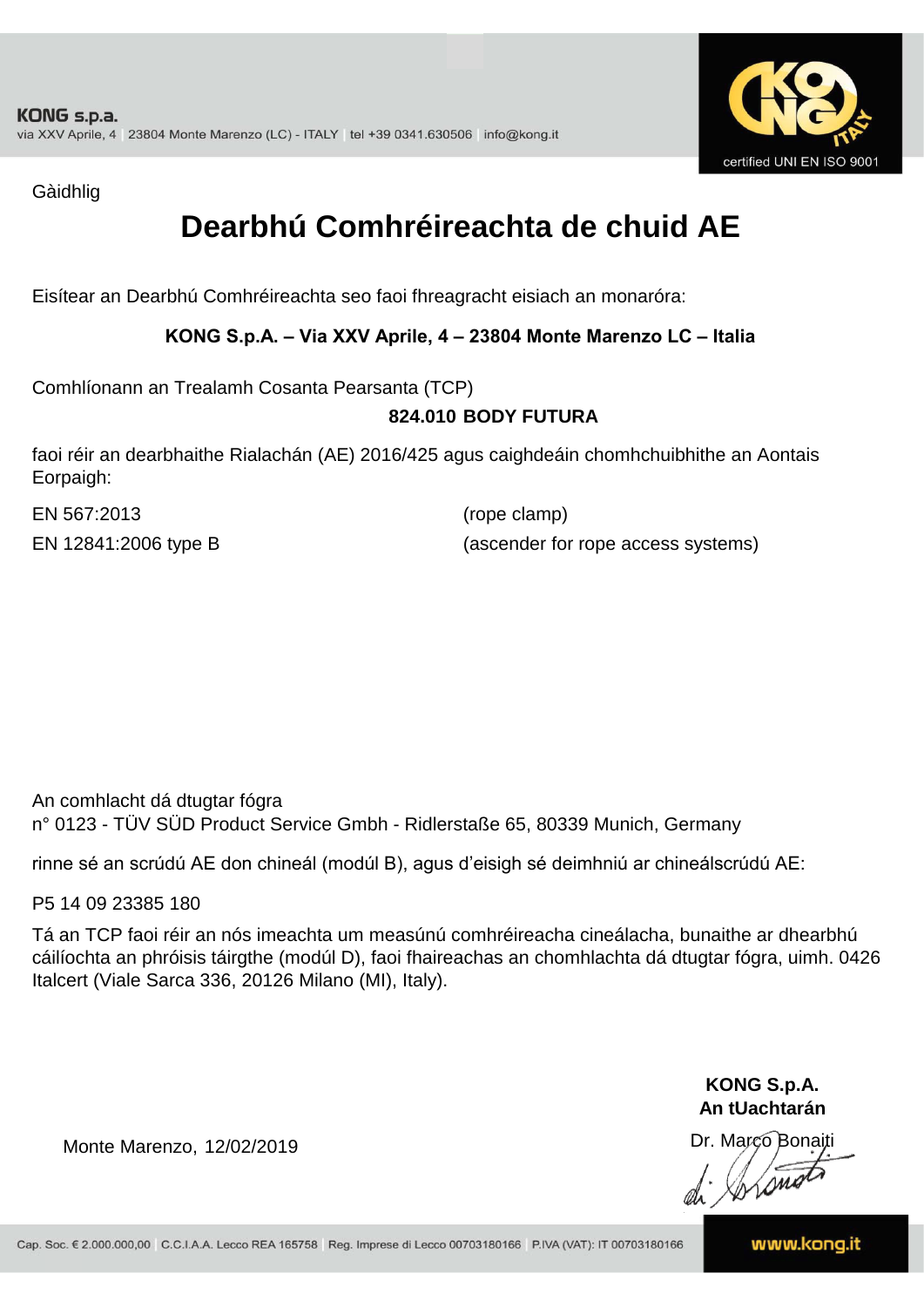

Ελληνικά

# **Δήλωση συμμόρφωσης ΕE**

Η παρούσα δήλωση συμμόρφωσης εκδίδεται με την αποκλειστική ευθύνη του κατασκευαστή:

**KONG S.p.A. – Via XXV Aprile, 4 – 23804 Monte Marenzo LC – Italia**

Η συσκευή ατομικής προστασίας (ΜΑΠ)

#### **824.010 BODY FUTURA**

αντικείμενο της δήλωσης συμμορφώνεται με τον κανονισμό (ΕΕ) 2016/425 και τα πρότυπα εναρμόνισης της Ευρωπαϊκής Ένωσης:

EN 567:2013 (rope clamp)

EN 12841:2006 type B (ascender for rope access systems)

Ο κοινοποιημένος οργανισμός

n° 0123 - TÜV SÜD Product Service Gmbh - Ridlerstaße 65, 80339 Munich, Germany πραγματοποίησε την εξέταση τύπου ΕΕ (έγγραφο Β) και εξέδωσε το πιστοποιητικό εξέτασης ΕΕ του τύπου:

P5 14 09 23385 180

Το ΜΑΠ υπόκειται στη διαδικασία αξιολόγησης της συμμόρφωσης τύπου με βάση τη διασφάλιση ποιότητας της παραγωγικής διαδικασίας (έγγραφο D) υπό την εποπτεία του κοινοποιημένου οργανισμού αριθ. 0426 Italcert (Viale Sarca 336, 20126 Milano (MI), Italy).

> **KONG S.p.A. Ο Πρόεδρος**

Dr. Marco Bonaiti di Stonom

Monte Marenzo, 12/02/2019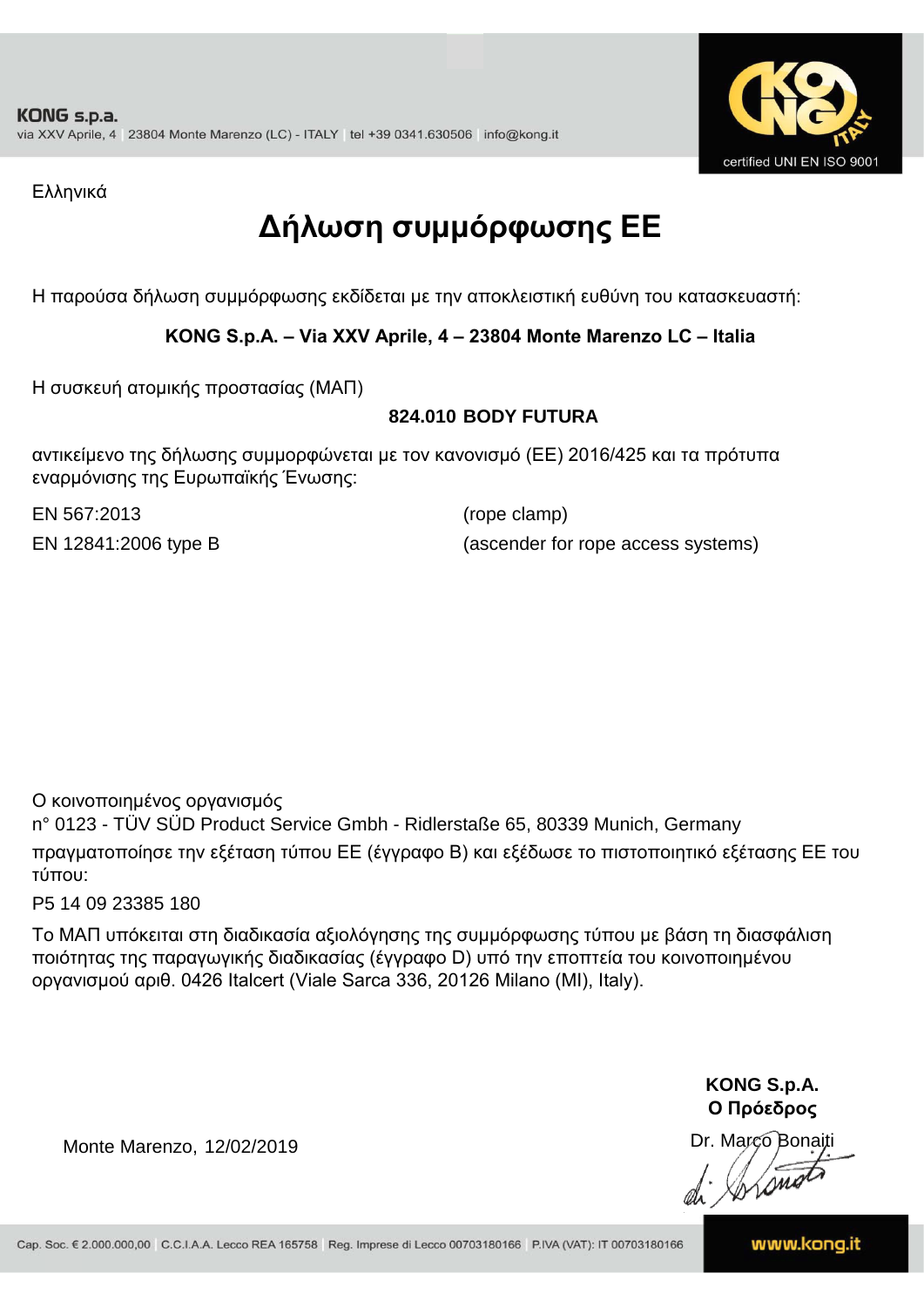

Magyar

# **EU Megfelelőségi nyilatkozat**

Ez a Megfelelőségi nyilatkozat az alábbi gyártó kizárólagos felelőssége alatt került kibocsátásra:

**KONG S.p.A. – Via XXV Aprile, 4 – 23804 Monte Marenzo LC – Italia**

Az egyéni védőfelszerelés

#### **824.010 BODY FUTURA**

mely a nyilatkozat tárgyát képezi, megfelel az (EU) 2016/425 szabályozásának és az Európai Unió harmonizált szabványainak:

EN 567:2013 (rope clamp)

EN 12841:2006 type B (ascender for rope access systems)

A bejelentett szervezet n° 0123 - TÜV SÜD Product Service Gmbh - Ridlerstaße 65, 80339 Munich, Germany

elvégezte az EU-típusvizsgálatot ("B" modul), és kiadta az EU-típusvizsgálati tanúsítványt:

P5 14 09 23385 180

Az egyéni védőfelszerelés a gyártási folyamat minőség biztosításán alapuló megfelelőségértékelés tárgya (D modul), melynek felügyeletét az Italcert (Viale Sarca 336, 20126 Milano (MI), Italy). 0426 sz. hitelesítést végző szervezet végzi.

> **KONG S.p.A. Elnök**

Dr. Marco Bonaiti di Aromor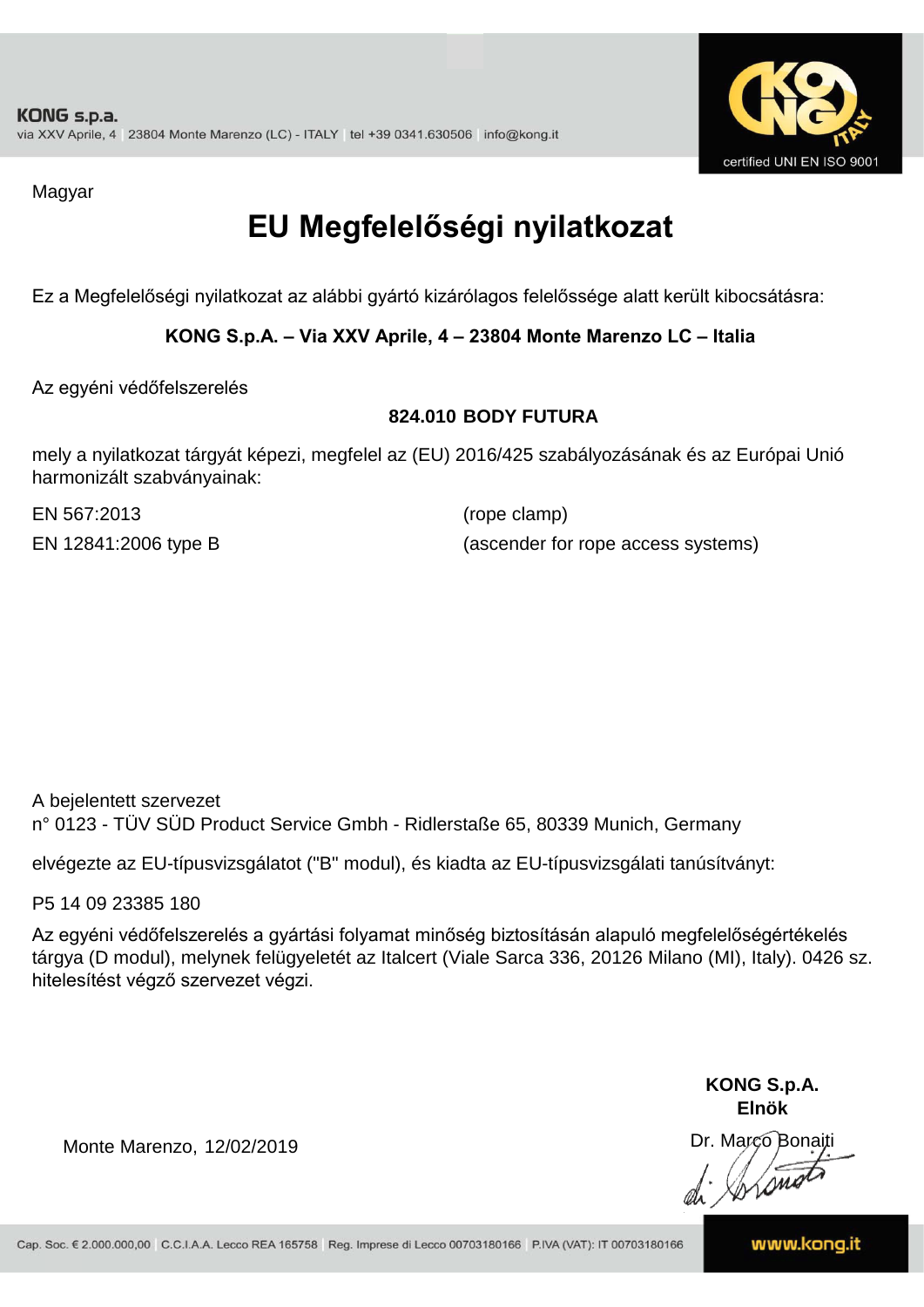

Latviešu

## **ES atbilstības deklarācija**

Šī atbilstības deklarācija ir izdota vienīgi uz ražotāja atbildību:

#### **KONG S.p.A. – Via XXV Aprile, 4 – 23804 Monte Marenzo LC – Italia**

Individuālais aizsardzības līdzeklis (IAL)

#### **824.010 BODY FUTURA**

deklarācijas priekšmets atbilst Regulai (ES) 2016/425 un Eiropas Savienības saskaņošanas tiesību aktiem:

EN 567:2013 (rope clamp)

EN 12841:2006 type B (ascender for rope access systems)

Paziņotā struktūra n° 0123 - TÜV SÜD Product Service Gmbh - Ridlerstaße 65, 80339 Munich, Germany

veica ES tipa pārbaudi (B modulis) un izdeva ES tipa pārbaudes sertifikātu:

P5 14 09 23385 180

Uz IAL attiecas atbilstības novērtēšanas procedūra "Atbilstība tipam, pamatojoties uz kvalitātes nodrošināšanu ražošanas procesā" (D modulis) paziņotās struktūras Italcert (Viale Sarca 336, 20126 Milano (MI), Italy), Nr. 0426 uzraudzībā.

> **KONG S.p.A. Priekšsēdētājs**

Dr. Marco Bonaiti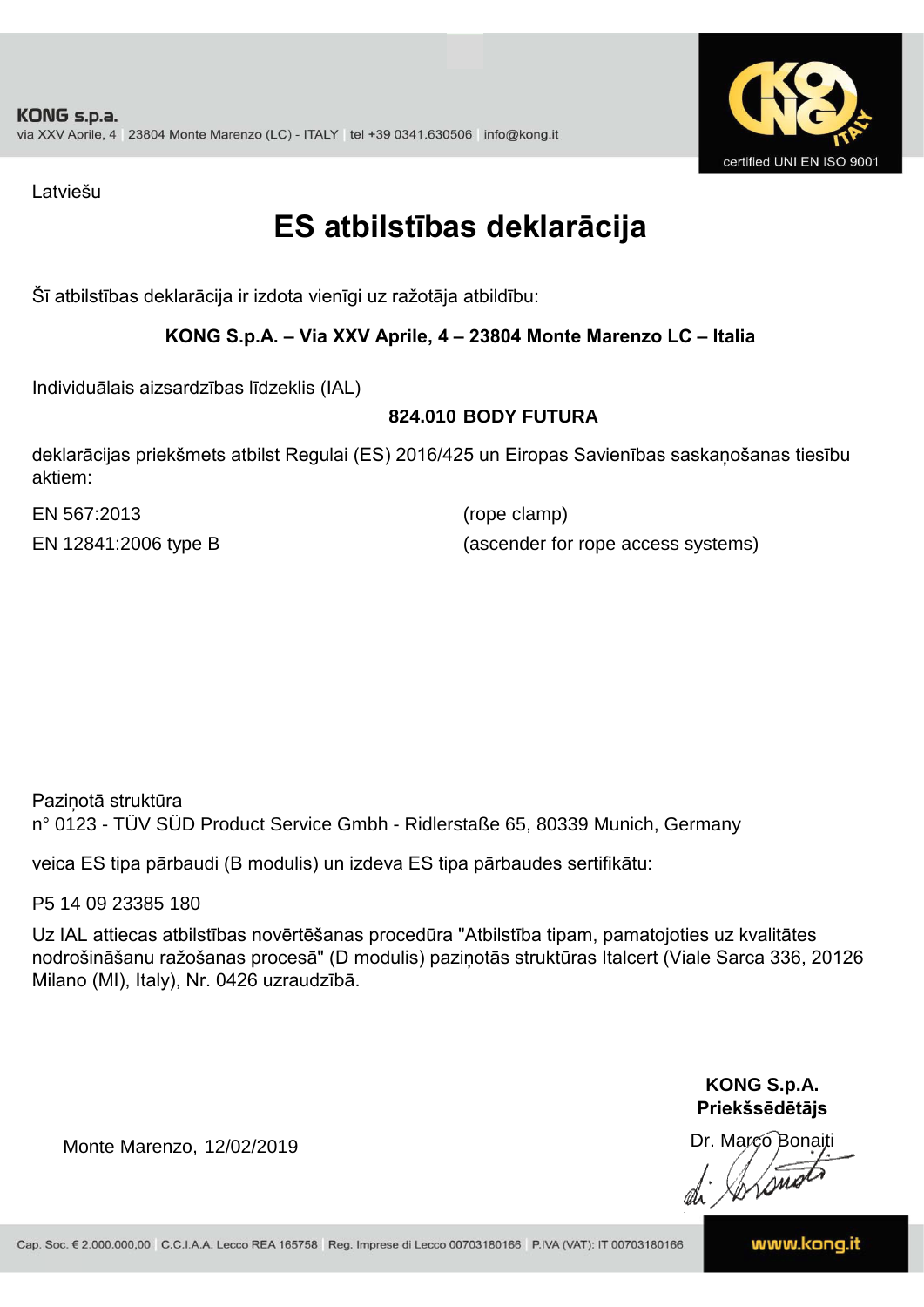

Lietuvių

### **ES atitikties deklaracija**

Ši atitikties deklaracija išduota tik gamintojo išimtine atsakomybe:

**KONG S.p.A. – Via XXV Aprile, 4 – 23804 Monte Marenzo LC – Italia**

Asmeninės Apsaugos Priemonė (IAL)

#### **824.010 BODY FUTURA**

deklaracijos objektas atitinka (ES) Reglamentą 2016/425 ir Europos Sąjungos derinimo teisės aktus:

EN 567:2013 (rope clamp)

EN 12841:2006 type B (ascender for rope access systems)

Notifikuotoji įstaiga n° 0123 - TÜV SÜD Product Service Gmbh - Ridlerstaße 65, 80339 Munich, Germany

atliko ES tyrimą tipo (B modulis) ir išdavė ES tyrimo sertifikatą tipo:

P5 14 09 23385 180

AAP taikoma atitikties vertinimo pagal tipą procedūra, pagrįsta gamybos proceso kokybės užtikrinimu (D modulis), prižiūrint notifikuotajai įstaigai nr. 0426 Italcert (Viale Sarca 336, 20126 Milano (MI), Italy).

> **KONG S.p.A. Prezidentas**

Dr. Marco Bonaiti di Arono

Monte Marenzo, 12/02/2019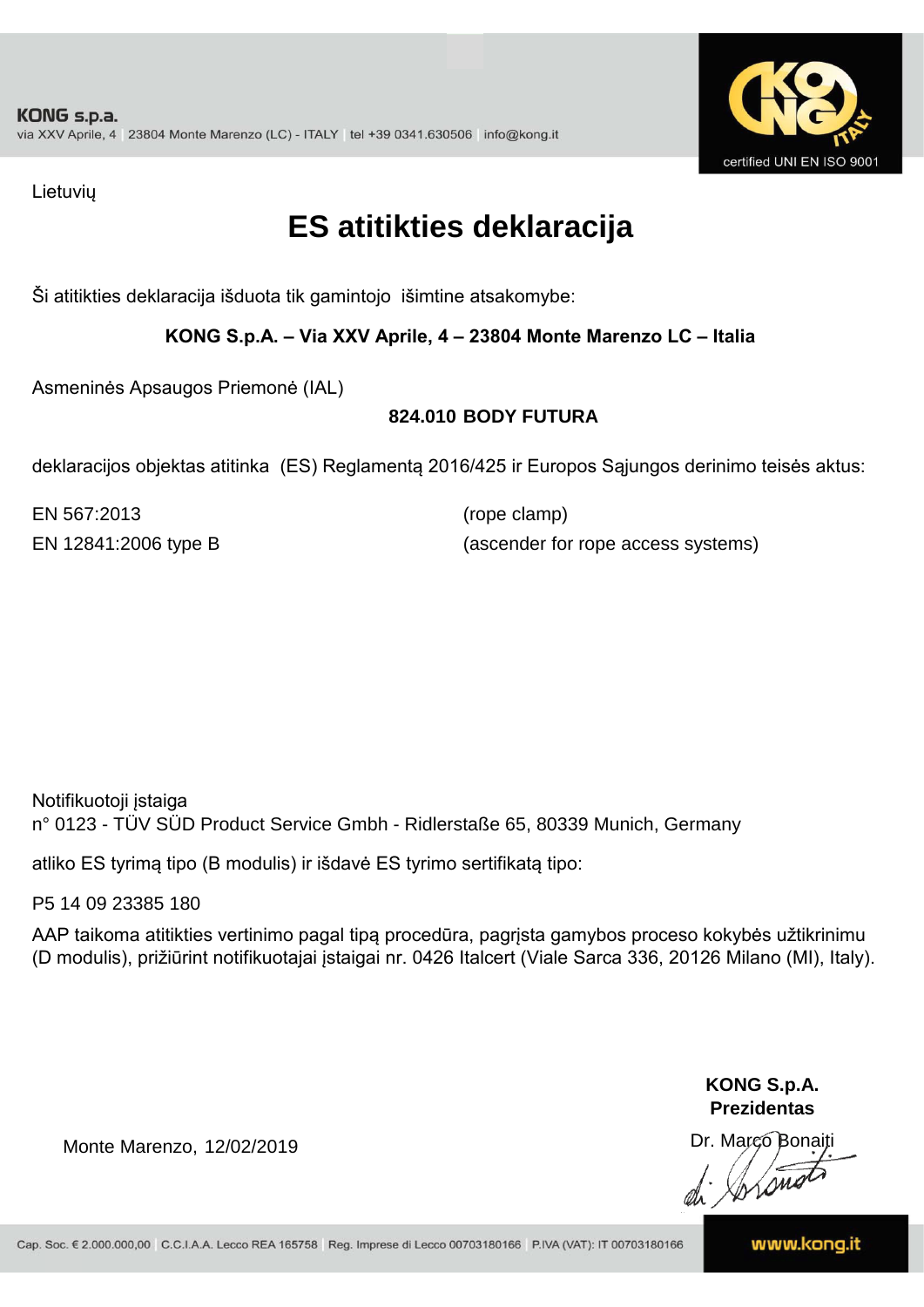

Malti

# **Dikjarazzjoni ta' Konformità tal-UE**

Id-Dikjarazzjoni ta' Konformità tinħareġ taħt ir-responsabbiltà unika tal-manifattur:

**KONG S.p.A. – Via XXV Aprile, 4 – 23804 Monte Marenzo LC – Italia**

It-Tagħmir ta' Protezzjoni Personali (TPP-PPE)

#### **824.010 BODY FUTURA**

l-għan tad-dikjarazzjoni huwa f'konformità ma' Regolament (UE) 2016/425 u tal-istandards t'armonizzazzjoni tal-Unjoni Ewropea:

EN 567:2013 (rope clamp)

EN 12841:2006 type B (ascender for rope access systems)

Il-korp notifikat n° 0123 - TÜV SÜD Product Service Gmbh - Ridlerstaße 65, 80339 Munich, Germany

wettaq l-eżami tal-UE tat-tip (modulu B) u ħareġ iċ-ċertifikat tal-eżami tal-UE tat-tip:

P5 14 09 23385 180

It-TPI huwa suġġett għall-proċedura ta' valutazzjoni għat-tip abbażi tal-garanzija ta' kwalità tal-proċess ta' produzzjoni (modulu D) taħt is-sorveljanza tal-korp notifikat nru. 0426 Italcert (Viale Sarca 336, 20126 Milano (MI), Italy).

> **KONG S.p.A. Iċ-Ċermin**

Dr. Marco Bonaiti di Stono

Monte Marenzo, 12/02/2019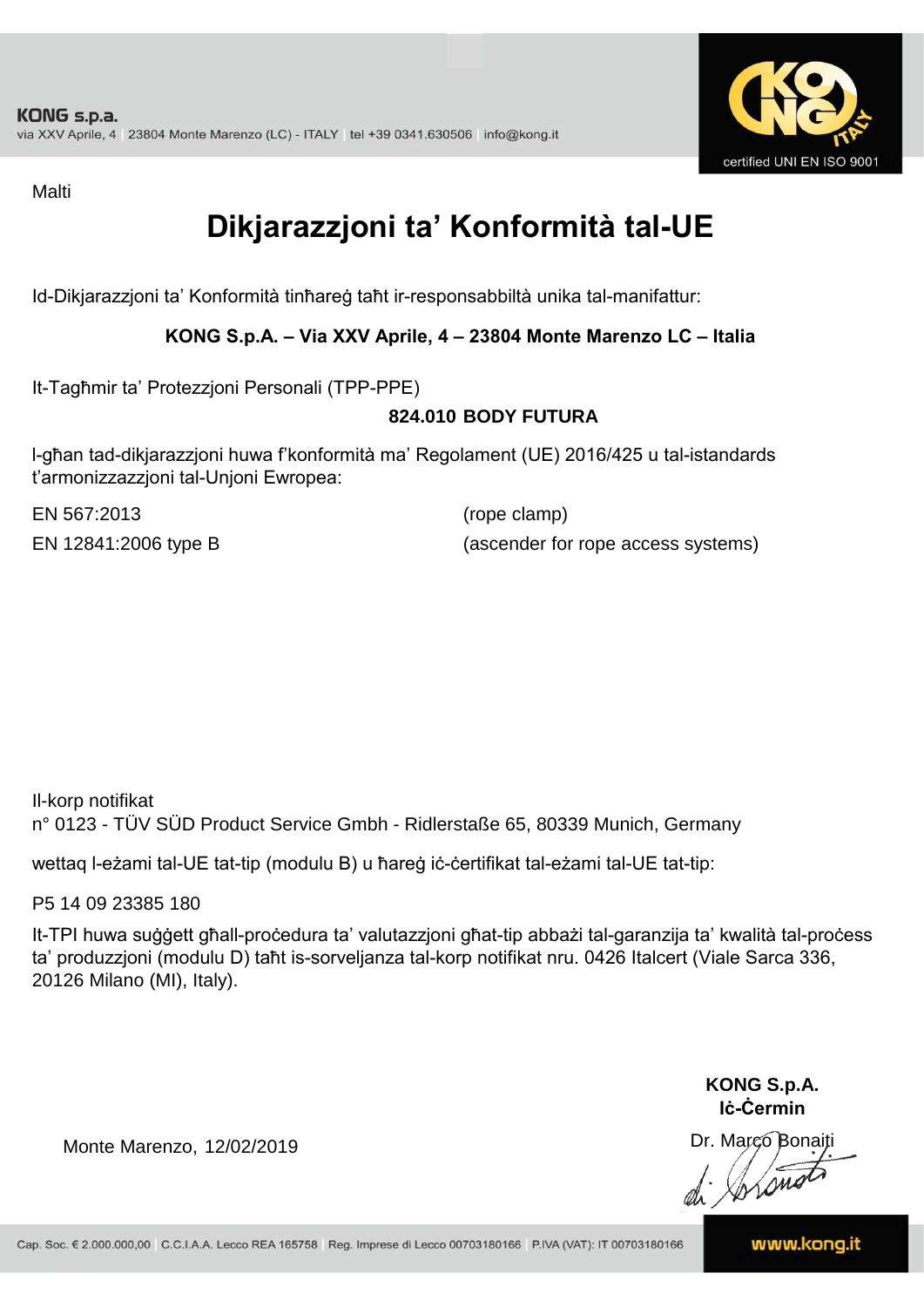

Polskie

# **Deklaracji zgodności WE**

Niniejsza Deklaracja Zgodności została wydana na wyłączną odpowiedzialność producenta:

**KONG S.p.A. – Via XXV Aprile, 4 – 23804 Monte Marenzo LC – Italia**

Środek Ochrony Indywidualnej (ŚOI)

#### **824.010 BODY FUTURA**

przedmiot deklaracji jest zgodny z Rozporządzeniem (WE) 2016/425 i z normami zharmonizowanymi Unii Europejskiej:

EN 567:2013 (rope clamp)

EN 12841:2006 type B (ascender for rope access systems)

Notyfikowany organ n° 0123 - TÜV SÜD Product Service Gmbh - Ridlerstaße 65, 80339 Munich, Germany

wykonał badanie typu WE (moduł B) i wydał świadectwo badania typu WE:

P5 14 09 23385 180

ŚOI jest przedmiotem procedury oceny zgodności z typem, opierającej się na zapewnieniu jakości procesu produkcyjnego (moduł D) pod nadzorem notyfikowanego organu nr 0426 Italcert (Viale Sarca 336, 20126 Milano (MI), Italy).

> **KONG S.p.A. Prezes**

Dr. Marco Bonaiti di Aromo

Monte Marenzo, 12/02/2019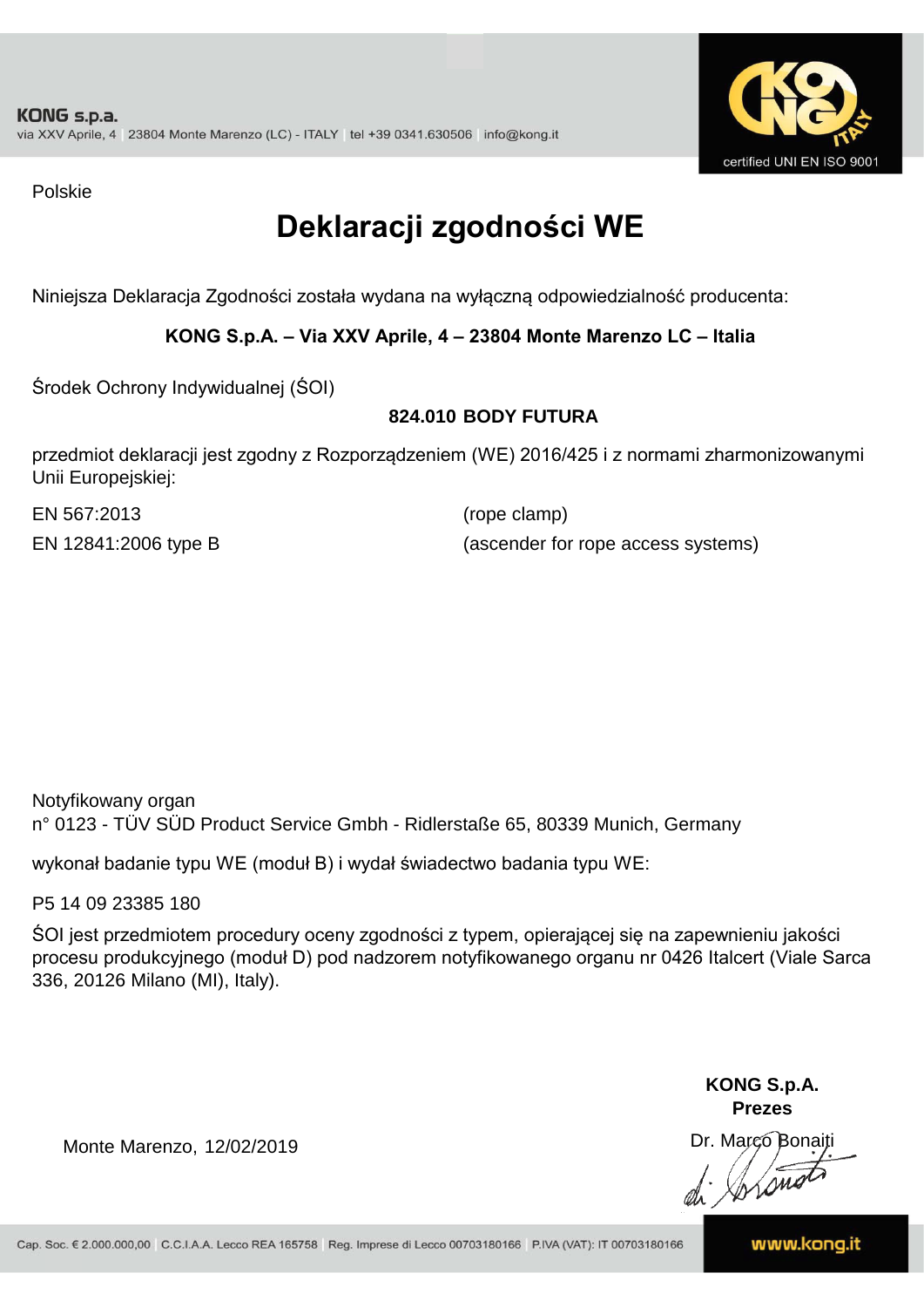

Português

## **Declaração de conformidade UE**

A presente Declaração de Conformidade é emitida sob a exclusiva responsabilidade do fabricante:

**KONG S.p.A. – Via XXV Aprile, 4 – 23804 Monte Marenzo LC – Italia**

O Equipamento de Proteção Individual (EPI)

#### **824.010 BODY FUTURA**

objeto da declaração está em conformidade com o Regulamento (UE) 2016/425 e com as normas de harmonização da União Europeia:

EN 567:2013 (rope clamp)

EN 12841:2006 type B (ascender for rope access systems)

O organismo notificado n° 0123 - TÜV SÜD Product Service Gmbh - Ridlerstaße 65, 80339 Munich, Germany

efetuou o exame UE de tipo (Módulo B) e emitiu o certificado de exame UE de tipo:

P5 14 09 23385 180

O EPI está sujeito ao procedimento de avaliação de conformidade com o tipo baseado na garantia da qualidade do processo de produção (módulo D) sob vigilância do organismo notificado n. 0426 Italcert (Viale Sarca 336, 20126 Milano (MI), Italy).

> **KONG S.p.A. O Presidente**

Dr. Marco Bonaiti di Aromo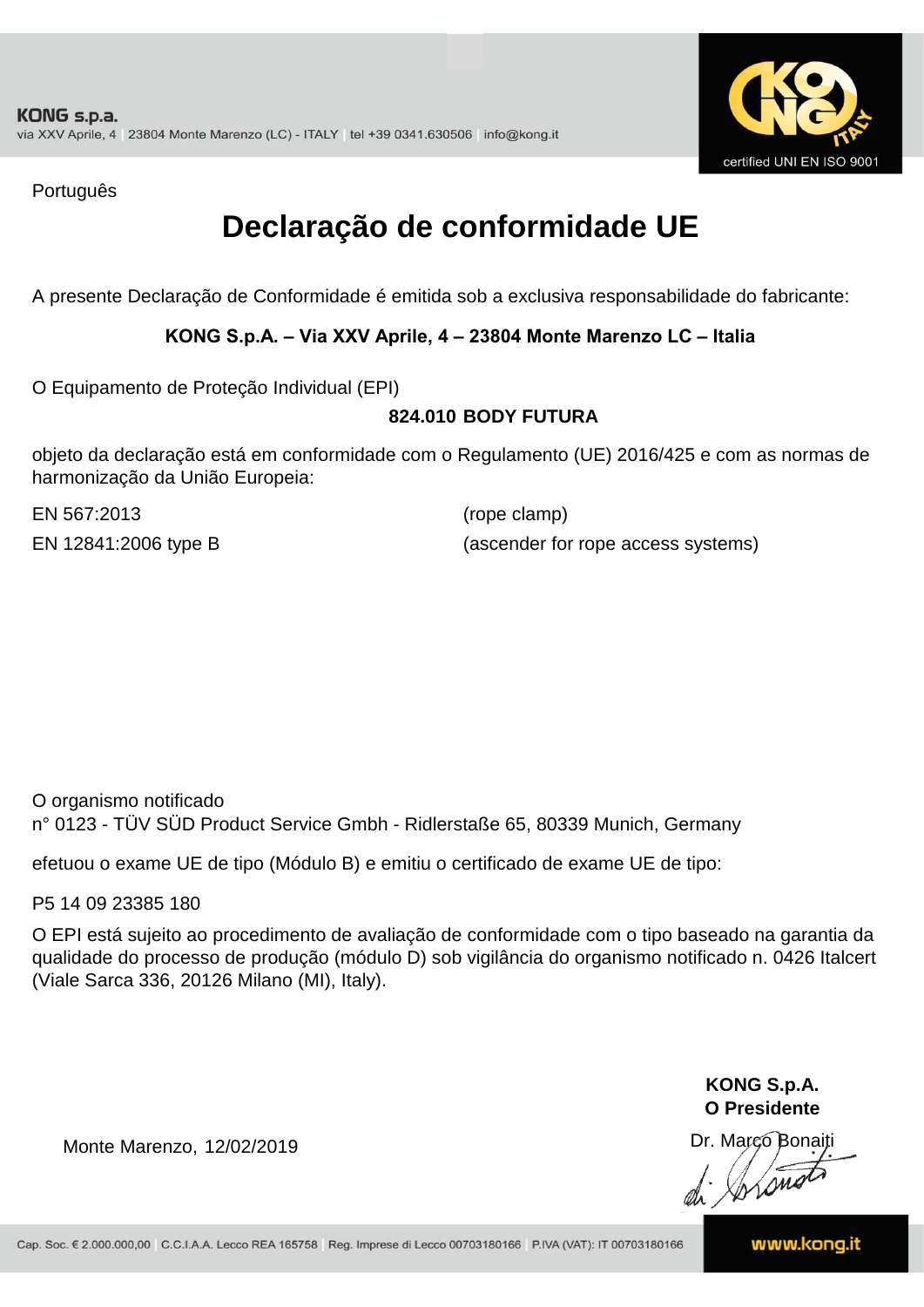

Română

## **Declarație de conformitate UE**

Prezenta declarație de conformitate este eliberată pe răspunderea exclusivă a producătorului:

**KONG S.p.A. – Via XXV Aprile, 4 – 23804 Monte Marenzo LC – Italia**

Echipamentul individual de protecție (EIP)

#### **824.010 BODY FUTURA**

obiectul declarației, este conform cu Regulamentul (UE) 2016/425 și legislația armonizată a Uniunii Europene:

EN 567:2013 (rope clamp)

EN 12841:2006 type B (ascender for rope access systems)

Organismul notificat n° 0123 - TÜV SÜD Product Service Gmbh - Ridlerstaße 65, 80339 Munich, Germany

a efectuat examinarea UE de tip (modulul B) și a eliberat certificatul de examinare UE de tip:

P5 14 09 23385 180

EIP face obiectul procedurii de evaluare a conformității de tip bazată pe asigurarea calității procesului de producție (modulul D) sub supravegherea organismului notificat nr. 0426 Italcert (Viale Sarca 336, 20126 Milano (MI), Italy).

> **KONG S.p.A. Președinte**

Dr. Marco Bonaiti di Stonom

Monte Marenzo, 12/02/2019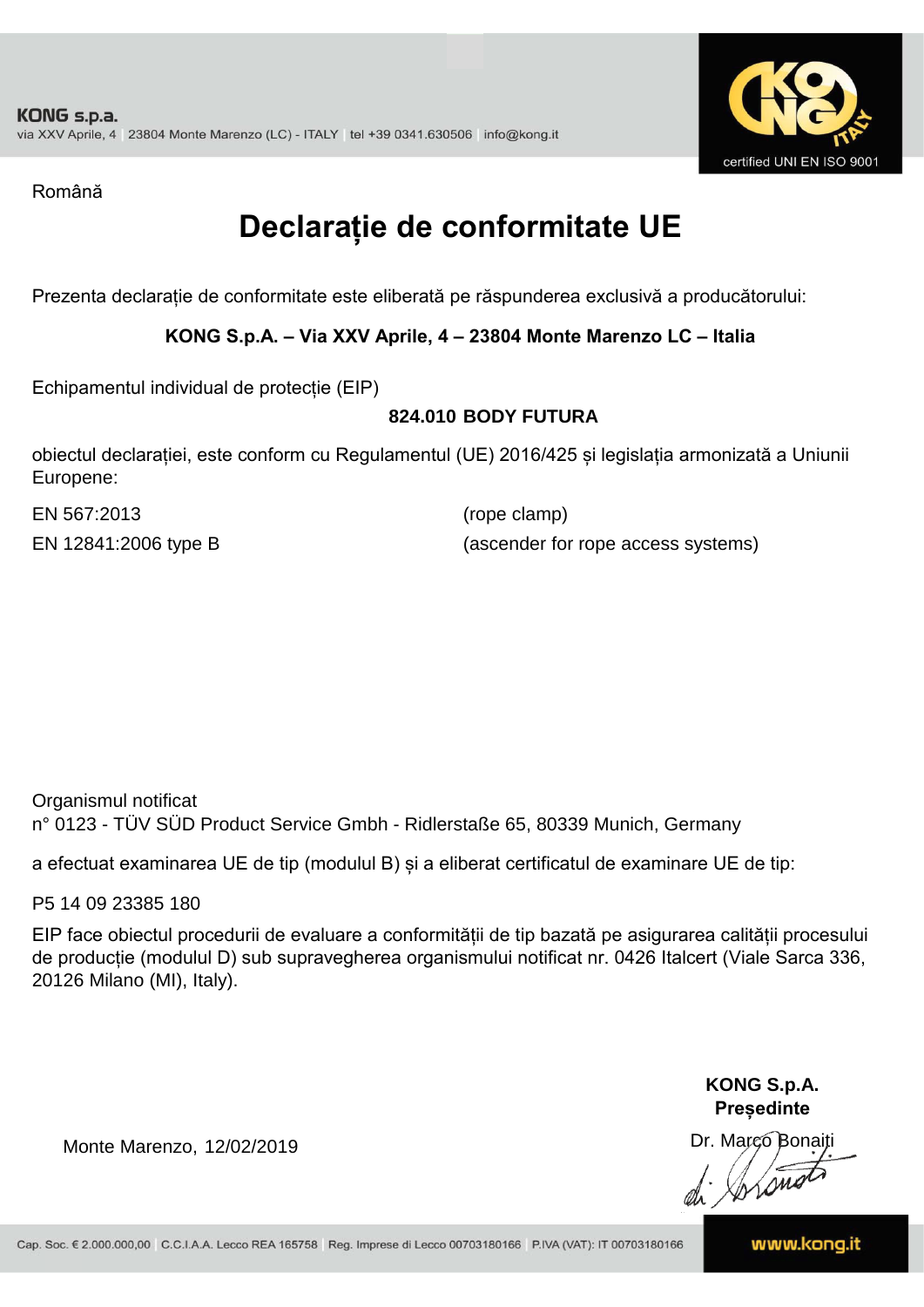

Slovenský

# **EÚ vyhlásenie o zhode**

Toto vyhlásenie o zhode sa vystavuje na výhradnú zodpovednosť výrobcu:

#### **KONG S.p.A. – Via XXV Aprile, 4 – 23804 Monte Marenzo LC – Italia**

Osobný ochranný pracovný prostriedok (OOPP)

#### **BODY FUTURA 824.010**

ktorý je predmetom vyhlásenia, je v súlade s Nariadením Európskeho parlamentu a Rady (EÚ) 2016/425 a harmonizovanými normami Európskej únie:

EN 567:2013 (rope clamp)

EN 12841:2006 type B (ascender for rope access systems)

Notifikovaný subjekt n° 0123 - TÜV SÜD Product Service Gmbh - Ridlerstaße 65, 80339 Munich, Germany

vykonal typové skúšky EÚ (formulár B) a vystavil osvedčenie o typovej skúške EÚ:

P5 14 09 23385 180

OOPP je predmetom postupu posudzovania typovej zhody, založenej na záruke kvality výrobného postupu (formulár D) pod dohľadom notifikovaného subjektu č. 0426 Italcert (Viale Sarca 336, 20126 Milano (MI), Italy).

> **KONG S.p.A. Prezident**

Dr. Marco Bonaiti di Aromor

Monte Marenzo, 12/02/2019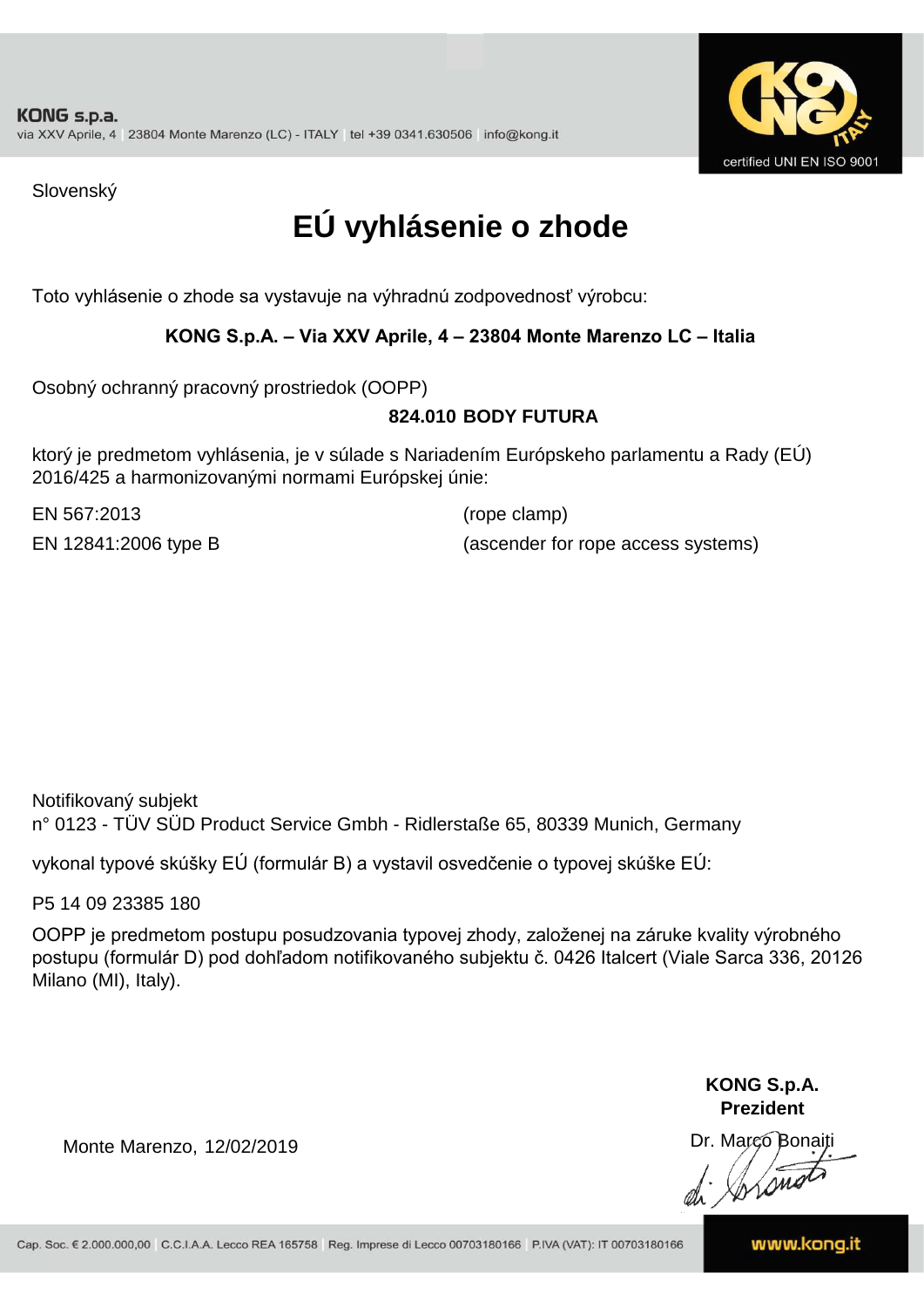

Slovenščina

## **EU - Izjava o skladnosti**

Za izdano Izjavo o skladnosti je odgovoren izključno proizvajalec:

#### **KONG S.p.A. – Via XXV Aprile, 4 – 23804 Monte Marenzo LC – Italia**

Osebna zaščitna oprema (OZO)

#### **824.010 BODY FUTURA**

ki je predmet izjave, je skladna z Uredbo (EU) 2016/425 in s harmoniziranimi standardi Evropske unije:

EN 567:2013 (rope clamp)

EN 12841:2006 type B (ascender for rope access systems)

Priglašeni organ n° 0123 - TÜV SÜD Product Service Gmbh - Ridlerstaße 65, 80339 Munich, Germany

je opravil preizkus tipa EU (obrazec B) in je izdal naslednji certifikat testiranja:

P5 14 09 23385 180

OZO je predmet postopka ocene skladnosti na podlagi garancije kakovosti proizvodnega postopka (obrazec D) pod nadzorom priglašenega organa št. 0426 Italcert (Viale Sarca 336, 20126 Milano (MI), Italy).

> **KONG S.p.A. Direktor**

Dr. Marco Bonaiti di Stonom

Monte Marenzo, 12/02/2019